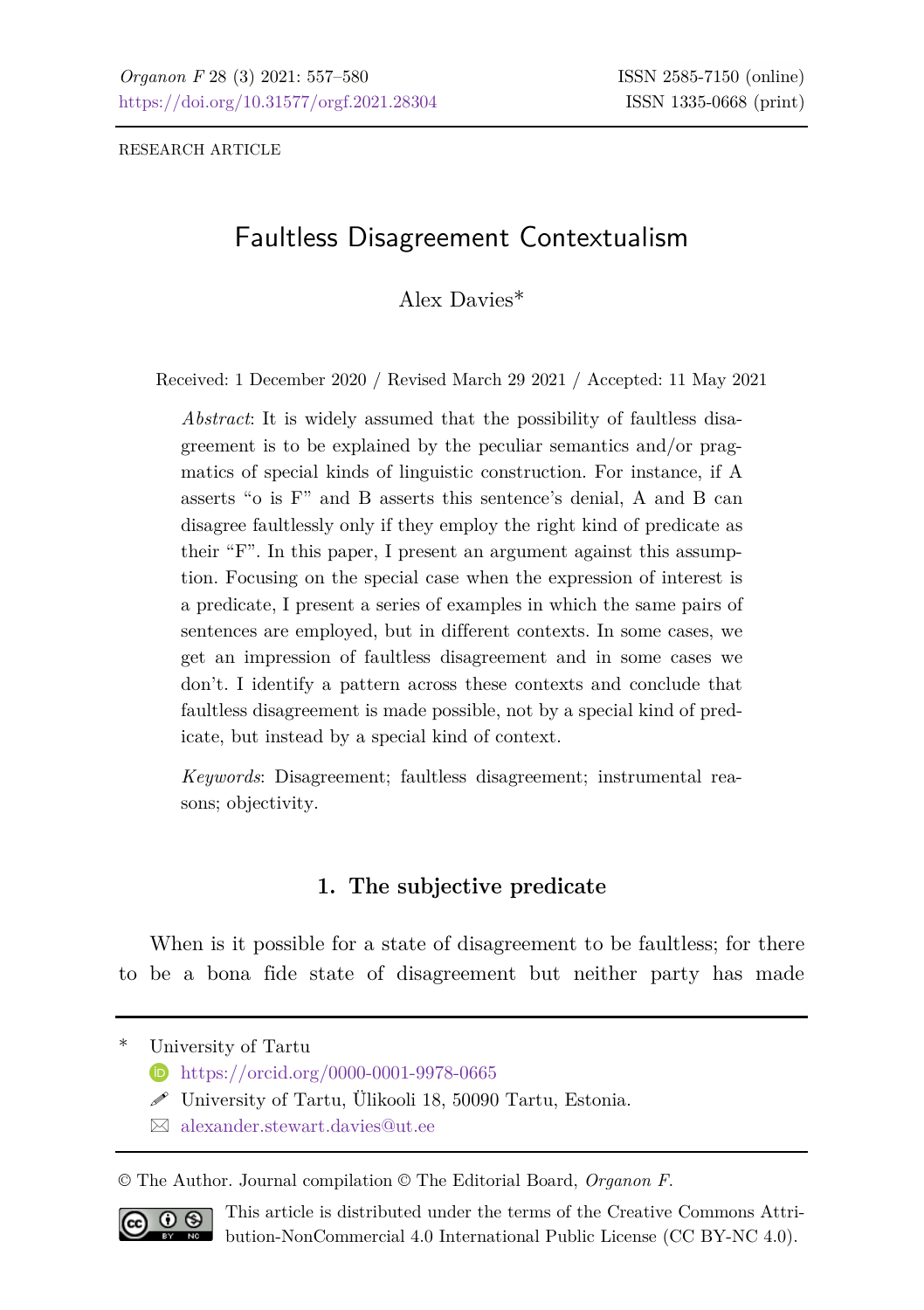a mistake? Here is one widely (but not universally) assumed and tempting answer. Suppose A asserts a sentence of the form "o is F" and B asserts the (internal) negation of this sentence. It is thought that whether A and B could be in a faultless state of disagreement is decided by the kinds of predicate employed in the asserted sentences—it is the predicates employed which decide whether faultless disagreement is possible. Let's call the predicates that many believe to be the enablers of the possibility of faultless disagreement "subjective predicates." Different authors may believe that different sets of predicates are subjective (compare for instance Stojanovic (2019) with those she disagrees with). But typically these predicates include predicates of personal taste, aesthetic predicates and other evaluative predicates. Whichever predicates these are precisely, they are a proper subset of predicates, and the authors believe the following about them:

(SP) It is possible for A and B to be in a state of disagreement without either being at fault only if their assertions include use of a subjective predicate.

Philosophers and linguists (e.g. Huvenes 2014, 144–45; Kennedy 2013, 259; Kölbel 2003, 21–22; Lasersohn 2005, 644; MacFarlane 2014, 2–3; Palmira 2015, 15; Solt 2018, 64; Umbach forthcoming, 2; and Wright 2001, 46–47) betray commitment to (SP) when they sort apparent disagreements into those that can be faultless, and those that cannot, more or less purely on the basis of the predicates used to express the disagreement. For instance, we might be presented with two apparent disagreements:

Office Quality

| Kris: | The Office is funny.           |
|-------|--------------------------------|
| Badr: | <i>The Office</i> isn't funny. |

Office Author Colleague: Ricky Gervais is the author of *The Office*. Thomas: Ricky Gervais is not the author of *The Office*.

Without reference being made to anything beyond the pair of assertions, it is then claimed that in Office Author either at least one of the parties is at fault or they aren't really in a state of disagreement, yet, in contrast, this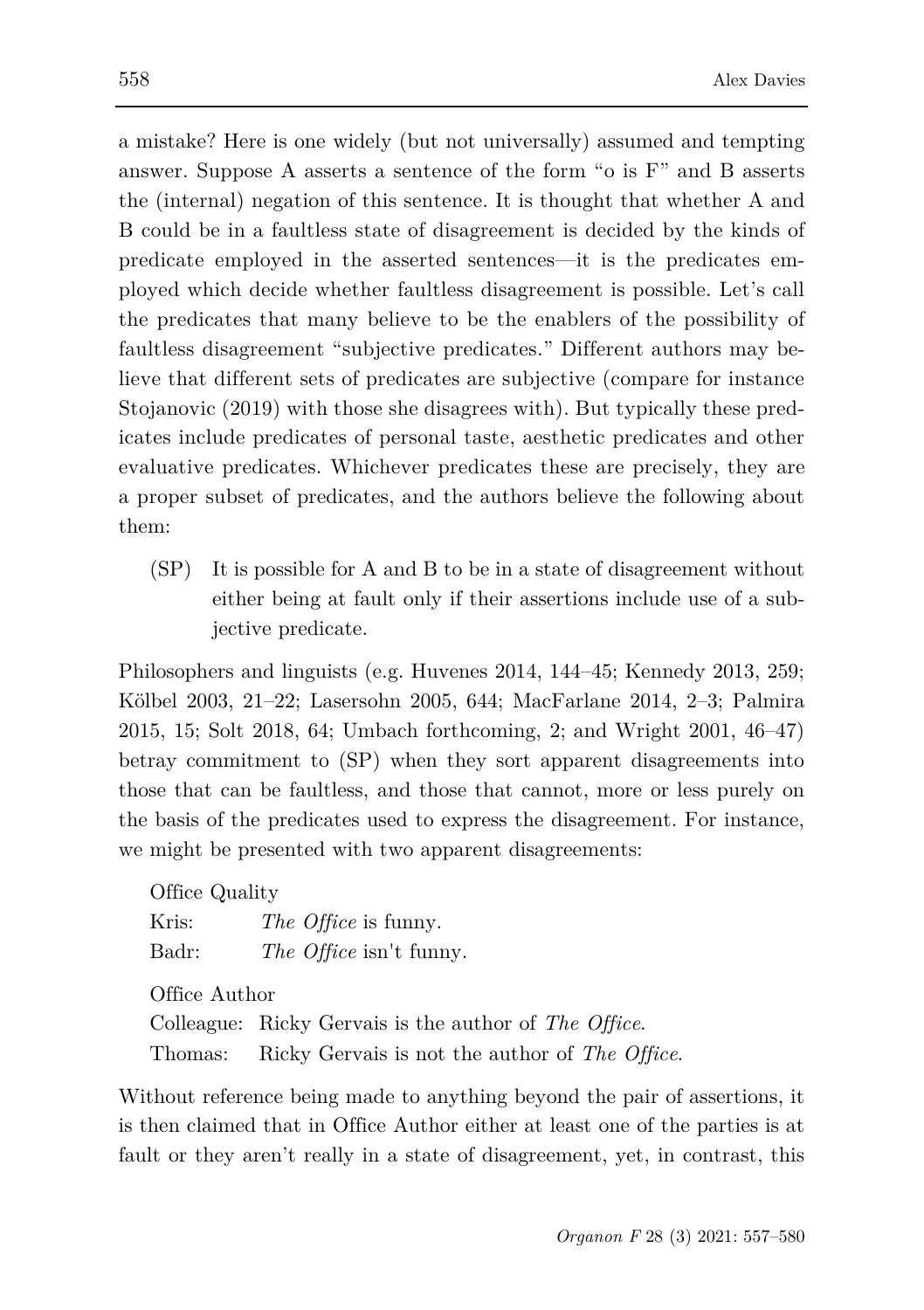is not so in Office Quality—as if we don't need to know anything else in order to ascertain whether either apparent disagreement can be faultless. In presenting faultless disagreements in this way, theorists of the phenomenon betray commitment to (SP). For if one cannot tell just by looking at the predicates employed whether an apparent disagreement is faultless, then one cannot distinguish Office Quality from Office Author in this way. Yet theorists think they can.

I will argue against  $(SP)^{1}$  $(SP)^{1}$  $(SP)^{1}$  I don't think the possibility of faultless disagreement for exchanges of the kind between A and B has its origin in the predicates employed. I think it is a phenomenon that arises when the reasons for which A and B make their assessments of whether o is F are, in a sense to be clarified, permissive with respect to the criteria that fix what counts as F.

Sections 2-5 present the case against (SP). Section 6 describes some implications of the argument against (SP) for both a relativist analysis of subjective predicates and for a constructivist account of faultless disagreement that several contextualists seem to favour. Section 7 defends the argument presented in sections 2-5 against four objections.

I do not aim to convince just anybody that faultless disagreement, where it does arise, does not arise because of the peculiar properties of a special kind of predicate. There are those who deny that faultless disagreement is ever possible with any predicate (e.g. Glanzberg 2007, 16; Stojanovic 2007, 693–96). I aim to convince only those who already accept that faultless disagreement is possible at all that there is good reason to believe that it can in principle arise for any context-sensitive predicate.

I also do not mean to deny, in what follows, that there are differences between predicates which can be described with the words "subjective" and "objective." I particularly have in mind the capacity of some adjectives (possibly different ones in each case) but not others: to appear in the complement position of "find"; to felicitously combine with an explicit experiencer argument; and to require that the speaker have the right kind of first-

ł

<span id="page-2-0"></span><sup>1</sup> Zakkou (2019, 17) explicitly acknowledges that judgements about whether a given pair of assertions constitutes a case of faultless disagreement are context-sensitive. But this observation is made in defence of the possibility of faultless disagreement altogether rather than as an observation which might threaten (SP).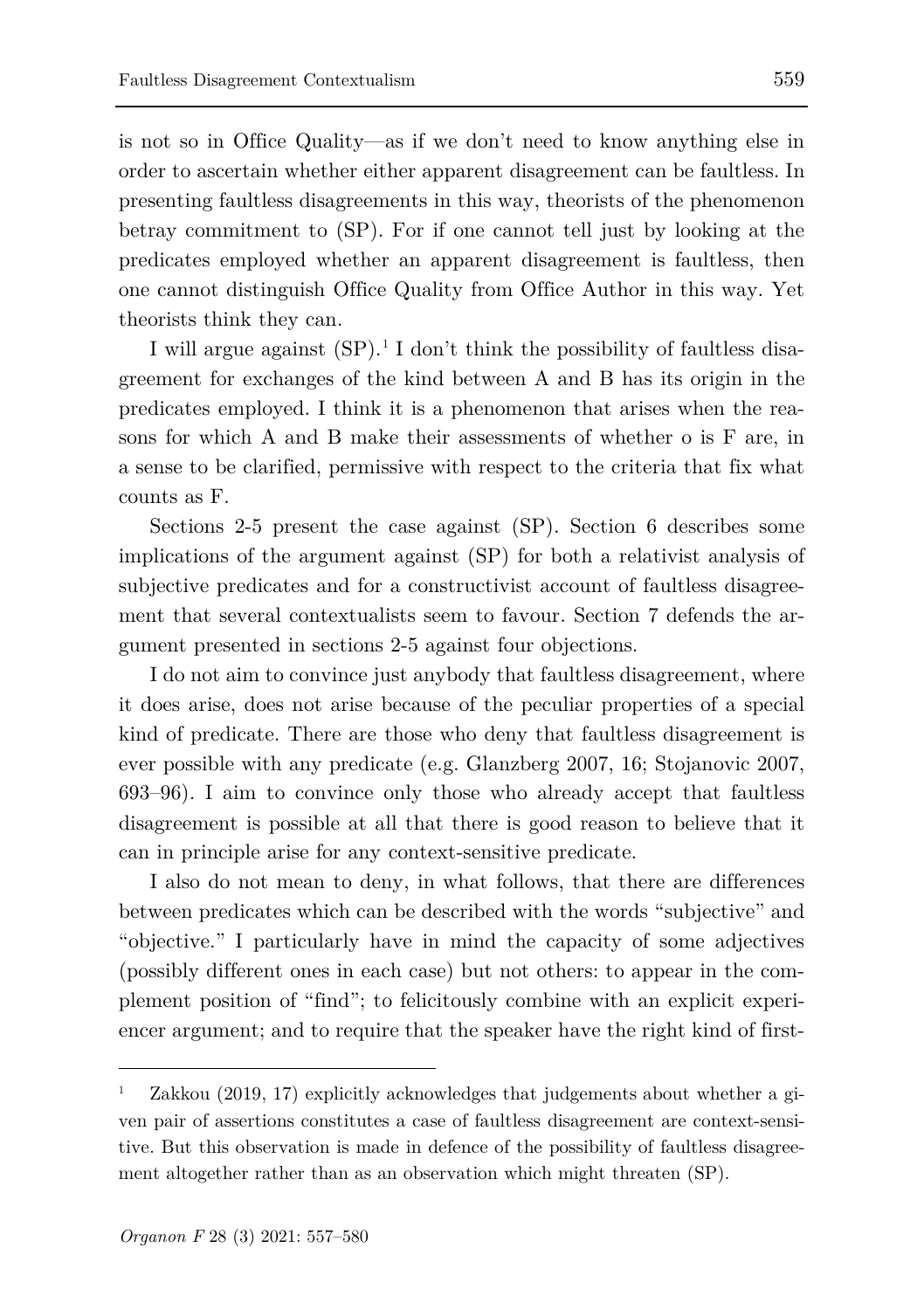hand experience. I am not going to try and convince anyone that if you put a predicate in the right context, all this can be had. I am concerned only to deny that a special kind of predicate is a necessary enabling condition of, specifically, faultless disagreement.

# **2. Reasons for making an assessment: the same, different and the same again**

I want to draw your attention to an interplay between the reasons for which A and B engage in an assessment of whether something is F and our intuitive judgements about whether A and B disagree with each other, and if they do, whether their disagreement is one in which somebody has to be mistaken. We'll begin with, and will subsequently riff upon, an example from Richard (2004):

Didi (in her context C1): Mary's rich. Naomi (in her context C2): Mary is not rich at all.

Richard defines C1 and C2 as follows:

### *Example 1*

Suppose, to take an example, that Mary wins a million dollar lottery. Didi is impressed, and remarks to a friend 'Mary's rich.' Naomi, for whom a million dollars is not really all that much, remarks in a conversation disjoint from Didi's, 'Mary is not rich at all'… Suppose that there is no difference between the two conversations in the point of assessing people as rich or otherwise. (Each conversation began with the observation that some wealthy person doesn't deserve to be rich, and each of the women is now idly assessing people as rich or otherwise, and then assessing whether the rich ones deserve their wealth.) (Richard 2004, 218)

Looking at this, it seems that Didi and Naomi disagree: Didi thinks that Mary is rich whereas Naomi thinks that Mary is not rich. Moreover, it doesn't seem that one of them must be mistaken in making the assertion that she does. In other words, there's not much to distinguish this pair of assertions from Office Quality. It seems to be a case of faultless disagreement.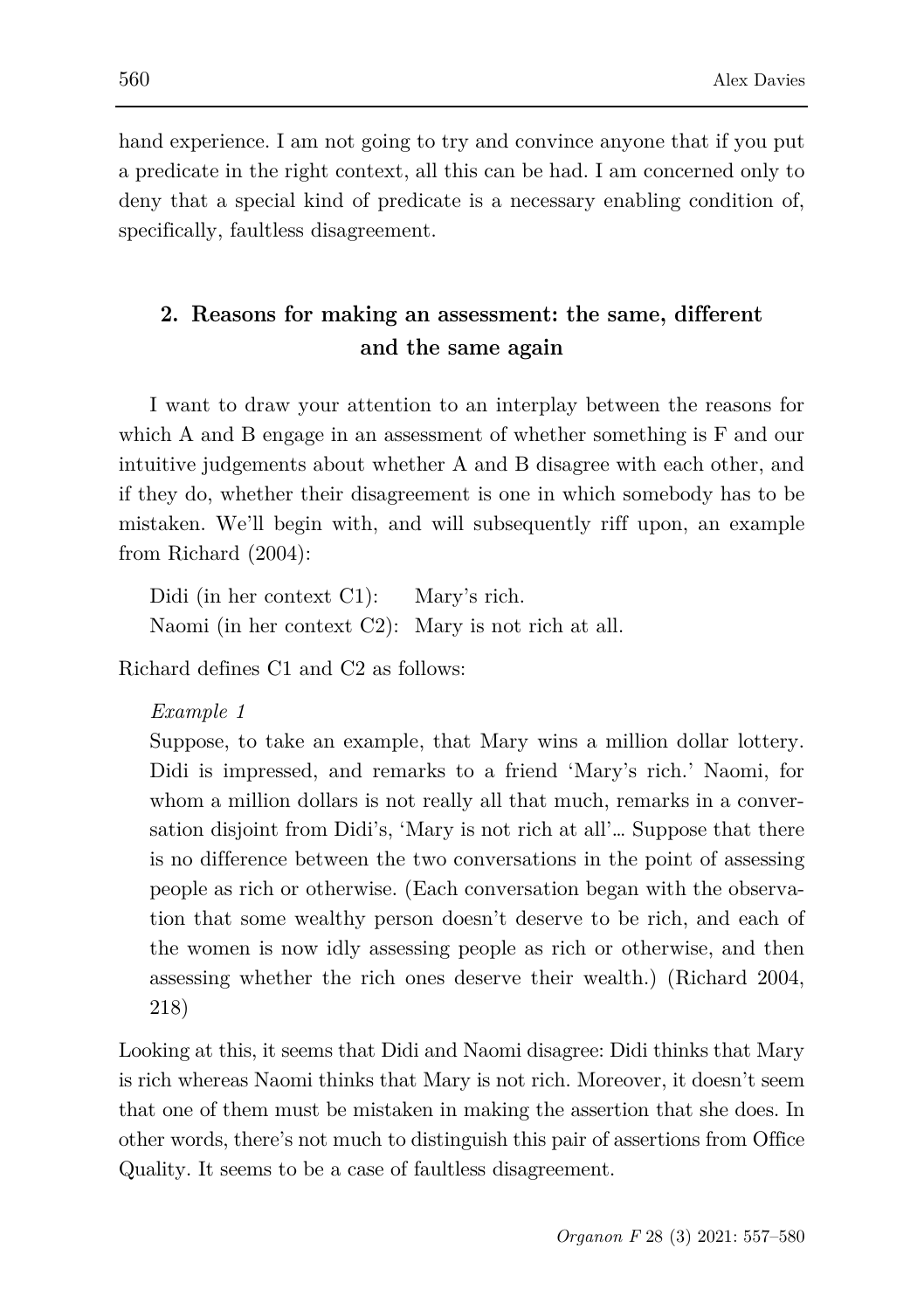Let's now consider two variations on example 1.

#### *Example 2*

Suppose that Mary wins a million-dollar lottery. Didi is talking with a good friend, of modest income, who's just suffered a burglary: all the children's Christmas presents were stolen, and they don't have the money to buy any replacements. Didi, hearing this sob story, remembers Mary. "Hey, Mary's got a good heart. And she's just won the lottery literally. Mary's rich. I'm sure she'd help you guys out." Naomi, herself someone for whom a million dollars is not a lot of money, has a friend who is looking for someone who might buy his apartment: worth 98 million dollars. Her friend remembers that Mary was looking to buy a new apartment and asks Naomi to inquire into whether Mary would be interested. But Naomi replies, "Mary? Mary's not rich. You're barking up the wrong tree with her."

Here, we once again get faultlessness: it doesn't seem that either of Didi or Naomi is making a mistake in her assertion—they're both right. However, in marked contrast to Richard's original example 1, it's pretty clear that here Didi and Naomi are not in a state of disagreement with each other.

Finally, consider this:

#### *Example 3*

Suppose that Mary wins a million-dollar lottery. Didi is talking with a good friend, of modest income, who's just suffered a burglary: all the children's Christmas presents were stolen, and they don't have the money to buy any replacements. Didi, hearing this sob story, remembers Mary. "Hey, Mary's got a good heart. And she's just won the lottery literally. Mary's rich. I'm sure she'd help you guys out." In a different conversation in another part of the city, Naomi hears the same sob story and is asked whether she knows anyone who might be kind-hearted and wealthy enough to help out the family. She's asked specifically about Mary in this regard. Naomi replies, "Mary? Mary's not rich. You're barking up the wrong tree with her."

Here, we get the reverse of what we had in example 2. We get disagreement—just as we had in example 1—but we've lost faultlessness: Naomi is mistaken—she's saying something false.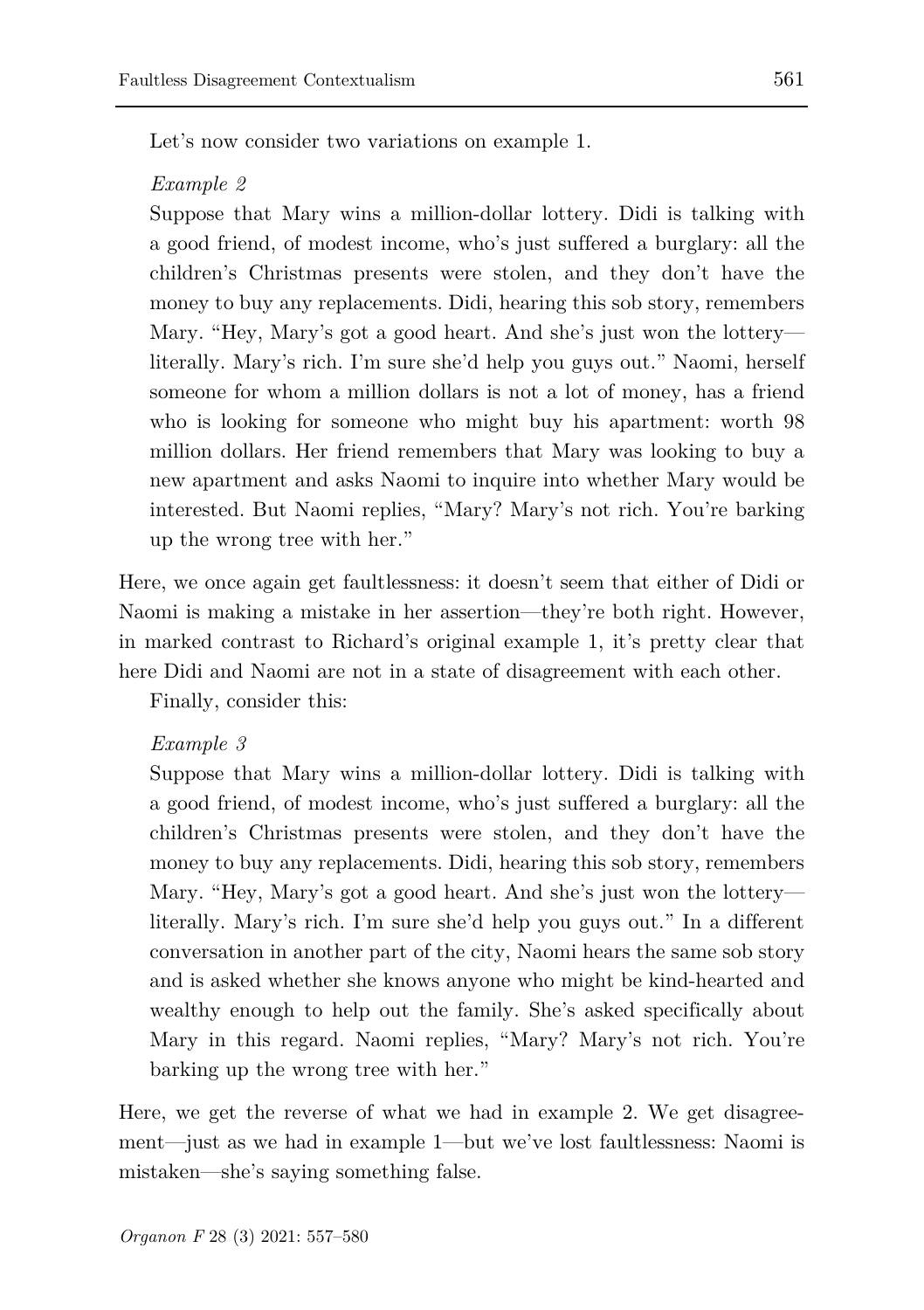In all three examples we have two assertions, each assertion taking place in a different conversation from the other in the pair. But in example 1, we seem to get both a state of disagreement and the sense that neither party to the disagreement is mistaken. In example 2, we retain faultlessness but we lose disagreement. And in example 3, we retain disagreement but we lose faultlessness. So what's making the difference?

### **3. Permissive reasons for making an assessment**

Instrumental reasons are the kind of reason you give for doing something when you say it is a means to some further end (Kolodny 2018). For instance, my reason for walking into town is to buy milk. My reason for driving right now is that I'm going to Watford. Notice that if you're doing one thing for the reason that you're doing something else, then that something else often introduces constraints on how you should do that thing. If you're driving to Watford, then when you approach a particular T-junction, it may well be the case that you ought to turn a certain direction, because that's the way to Watford and the other direction is not. Thus, the reason for which you're driving introduces normative constraints upon *how* you drive. The same is true of an assessment of whether o is F and the reasons for which you are making the assessment. Sometimes the reason for which you're making an assessment of whether o is F introduces normative constraints on the criteria you ought to employ for what counts as F, just as the reason for which you're driving introduces normative constraints on how you drive.

With this in mind, think back to the examples just provided. For what reasons are Didi and Naomi making assessments of whether Mary is rich? Answer: for different reasons in the different examples. In example 1, they are both making their assessments "idly" as the basis for subsequent discussion about whether rich people deserve their money. If the assessments are idle, this presumably means there's nothing about the reasons for which they make their assessments which could be appealed to in defending either the inclusion of Mary in, or the exclusion of Mary from, the set of rich people. In example 2, things are different. Here neither Didi nor Naomi is idly making her assessment: the reason why Didi is making the assessment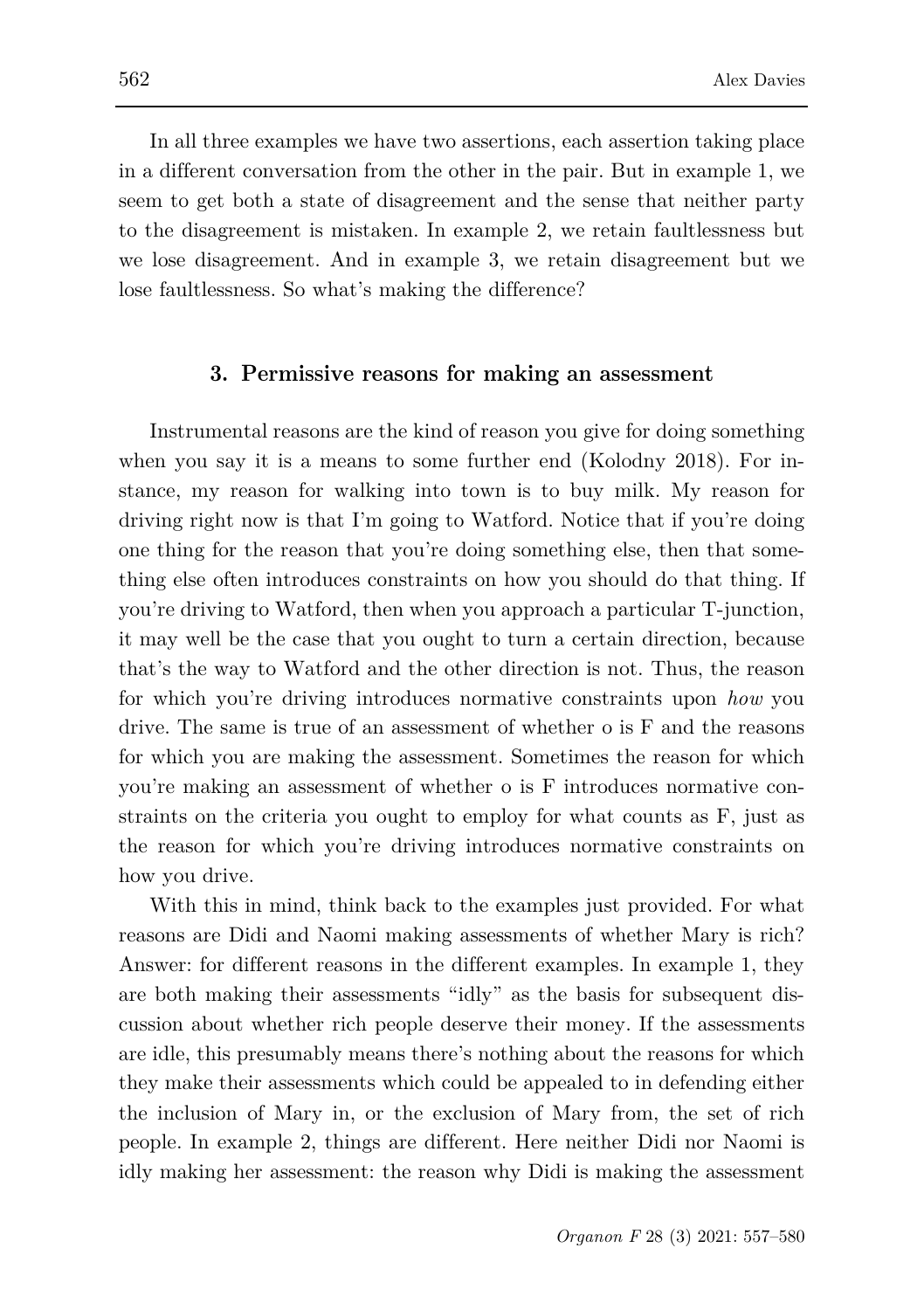is in search of someone who could help out her friend and her friend's family for Christmas. The reason why Naomi is making the assessment is in search of someone who has wealth enough to purchase a 98 million-dollar apartment. Intriguingly, in this example, their reasons *do* provide something which could be appealed to in defending either the inclusion of Mary in, or the exclusion of Mary from, the set of rich people. With respect to Didi's reason for making her assessment: all that matters for achieving Didi's overarching goal is that someone be identified who has ample disposable savings to spare some money to buy some Christmas presents for a family of modest income. Given that in making her assessment, this was all Didi was doing, and given that Mary has suddenly got an excess of one million dollars, Mary fits that bill. For this purpose, Mary should be classified as rich. With respect to Naomi's reason for making her assessment: all that matters for Naomi's overarching goal is that someone have enough disposable income to afford a 98 million-dollar apartment. Mary does not fit this bill. For this purpose, Mary should not be classified as rich. So in example 2, we have *divergent* purposes and each purpose places normative constraints on whether Mary should be considered rich (for the respective purpose), which were absent in example 1. In example 3, with respect to the reasons why Didi and Naomi are making their respective assessments, things are different once again. This time, just like in example 1, each of Didi and Naomi is making her assessment for the same reason but the reason isn't the same as in example 1. This time it's the reason Didi was making her assessment in example 2: i.e. in search of someone who could help out the unfortunate friend and her family for Christmas. Just as in example 2, if the assessment is being made for this reason, then Mary ought to be counted as rich. This has the result that when Naomi denies that Mary is rich, she seems to be incorrect, given the reason for which she's making the assessment of whether Mary is rich.

There are two variables I think it's worth keeping track of across these examples: whether there is a divergence of reasons for assessment between Didi and Naomi; and whether the reason for the assessment is the kind of thing that can be appealed to in defence of a particular criterion for being rich. Let's give a name to this kind of reason. A "permissive reason" is a reason for which you perform an assessment of whether o is F that satisfies the following condition: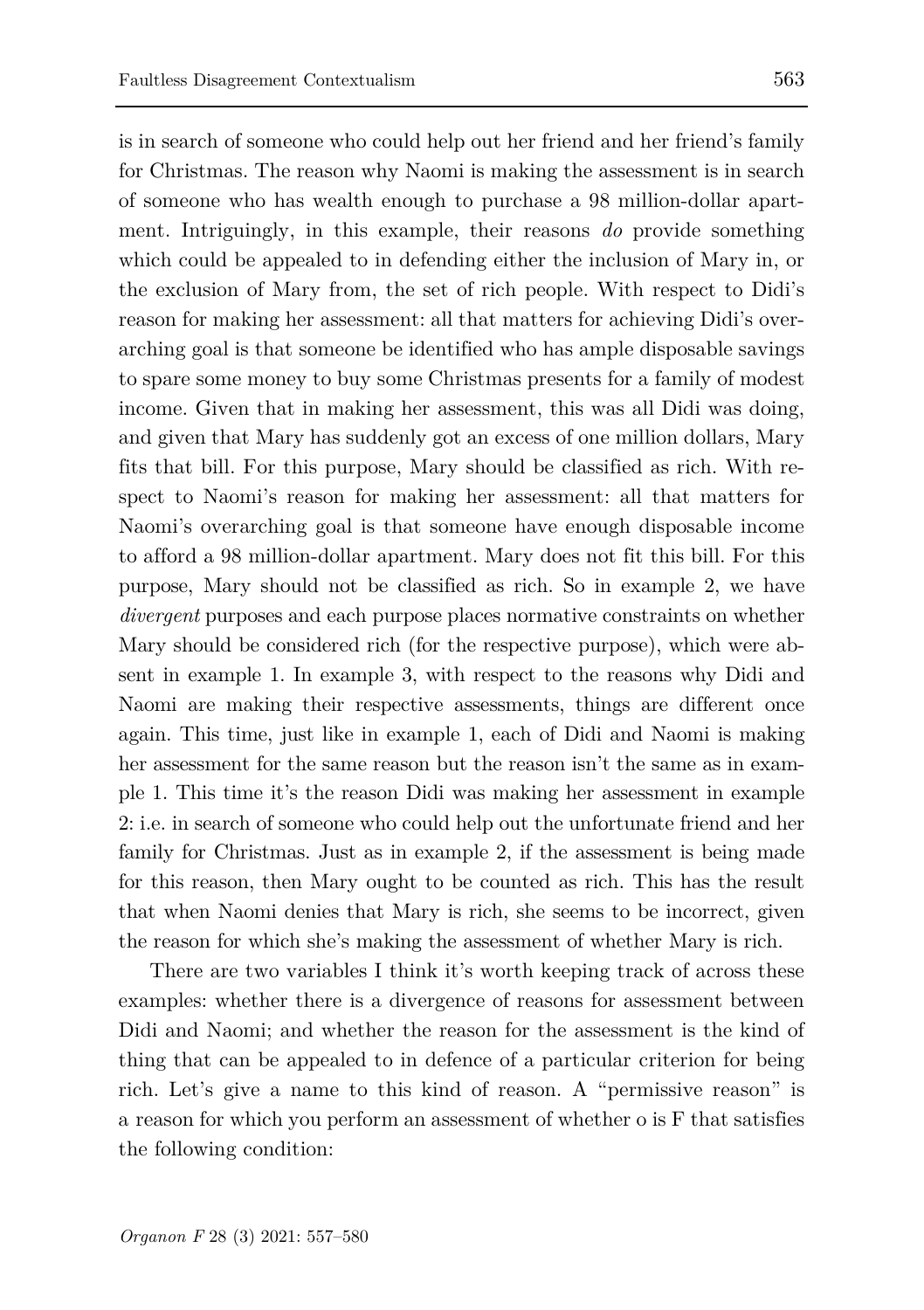### *Permissive reason*

A reason r for making an assessment of whether o is F is permissive with respect to two criteria for deciding whether o is F if r permits those two criteria and according to one, o won't count as F, but according to the other, o will count as F.

Reason r permits a criterion if it doesn't require (in the way that instrumental reasons can require things of that for which they are a reason) that one use another criterion.

In the examples provided, the interaction between these two variables and the felt presence of faultless disagreement can be described with the following table:

|                      | <b>Both</b><br>permissive                    | <b>Both</b><br>not-permissive                   | One permissive,<br>one not-permissive |
|----------------------|----------------------------------------------|-------------------------------------------------|---------------------------------------|
| Same<br>reason       | Faultlessness<br>Disagreement<br>(Example 1) | No faultlessness<br>Disagreement<br>(Example 3) | NA                                    |
| Different.<br>reason | ?                                            | Faultlessness<br>No disagreement<br>(Example 2) | ?                                     |

Let's now try to fill in the two question-marks. We can do that by considering two more examples, once again, riffing on Richard's original.

### *Example 4*

Didi's in a conversation that began with the observation that some wealthy person doesn't deserve to be rich, and Didi and her friend are now idly assessing people as rich or otherwise, and then assessing whether the rich ones deserve their wealth. Suppose that Mary wins a million-dollar lottery. Didi is impressed, and, in the course of this conversation, she remarks to her friend 'Mary's rich.' In another part of town, a friend of Naomi's has expressed an interest in meeting someone rich, just to know what it feels like. The friend suggests Mary as an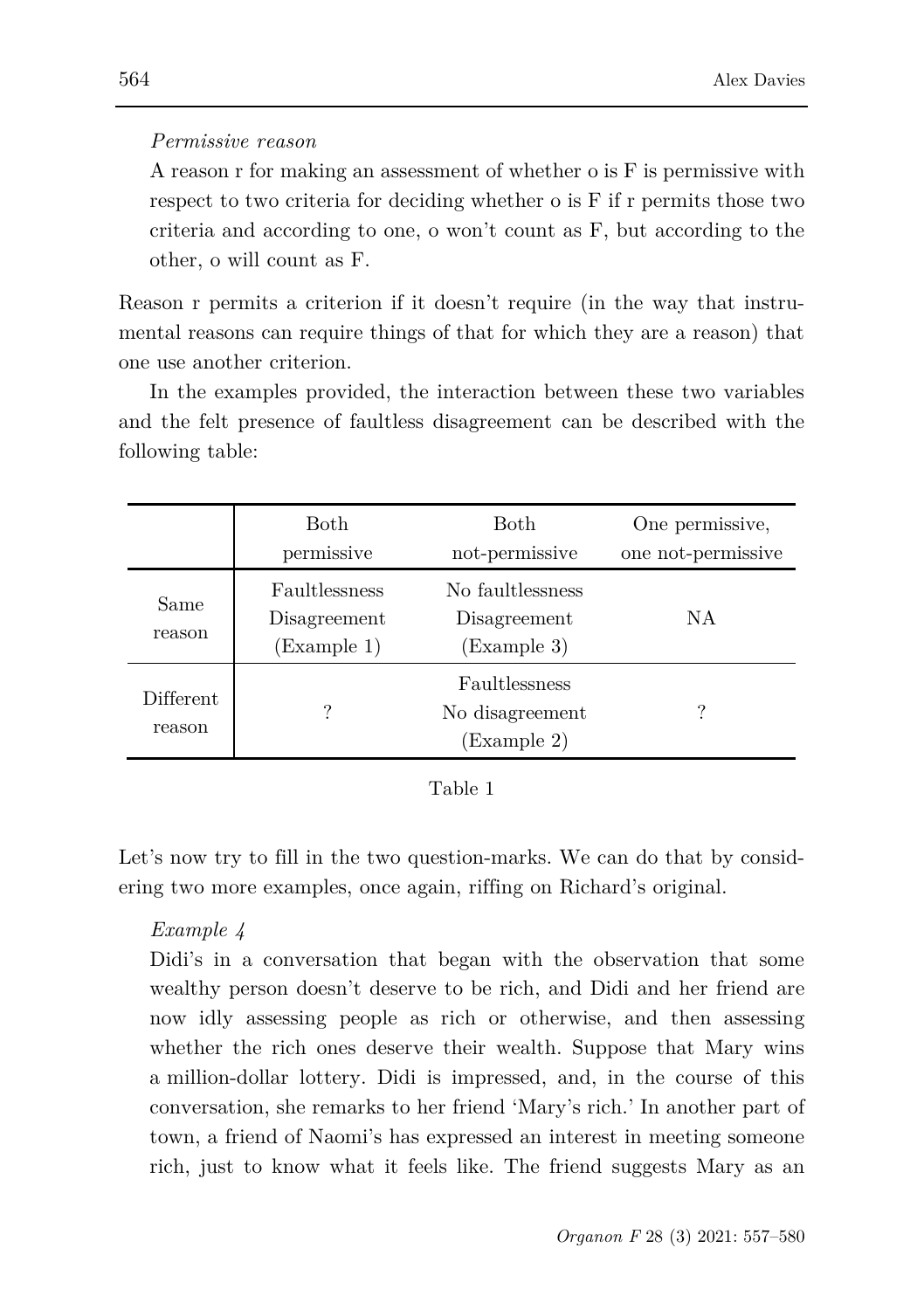option—with her newfound wealth. Naomi, for whom a million dollars isn't a lot of money, rejects the idea, "Oh no. Mary's not rich."

Do Didi and Naomi disagree? I think they do: were they to meet, you couldn't appeal to their differing reasons for making their assessments to demonstrate that they don't really disagree. And I also think there's nothing wrong with either assertion. In this example, we have two *different* reasons why assessments are being made of whether Mary is rich. Yet in contrast with example 2, both of these reasons could reasonably be described as "permissive": neither provides us with a basis upon which we could defend a particular stance on how to classify Mary *vis a vis* being rich: the reasons don't favour one criterion over another.

Look now at a final variation on Richard's example 1:

### *Example 5*

Didi's in a conversation that began with the observation that some wealthy person doesn't deserve to be rich, and Didi and her friend are now idly assessing people as rich or otherwise, and then assessing whether the rich ones deserve their wealth. Suppose that Mary wins a million-dollar lottery. Didi is impressed, and, in the course of this conversation, remarks to her friend 'Mary's rich.' In another part of town, Naomi, herself someone for whom a million dollars is not a lot of money, has a friend who is looking for someone who might buy his apartment: worth 98 million dollars. Her friend remembers that Mary was looking to buy a new apartment and asks Naomi to inquire into whether Mary would be interested. But Naomi replies, "Mary? Mary's not rich. You're barking up the wrong tree with her."

My impression here is that although each of Didi and Naomi is making no mistake in making the assertion that she does, they are not in a state of disagreement with each other. In this example, we have a divergence of reasons for which assessments are being made, and one of these reasons is permissive (Didi's) whereas the other reason (Naomi's) is not.

These two examples allow us to complete the table: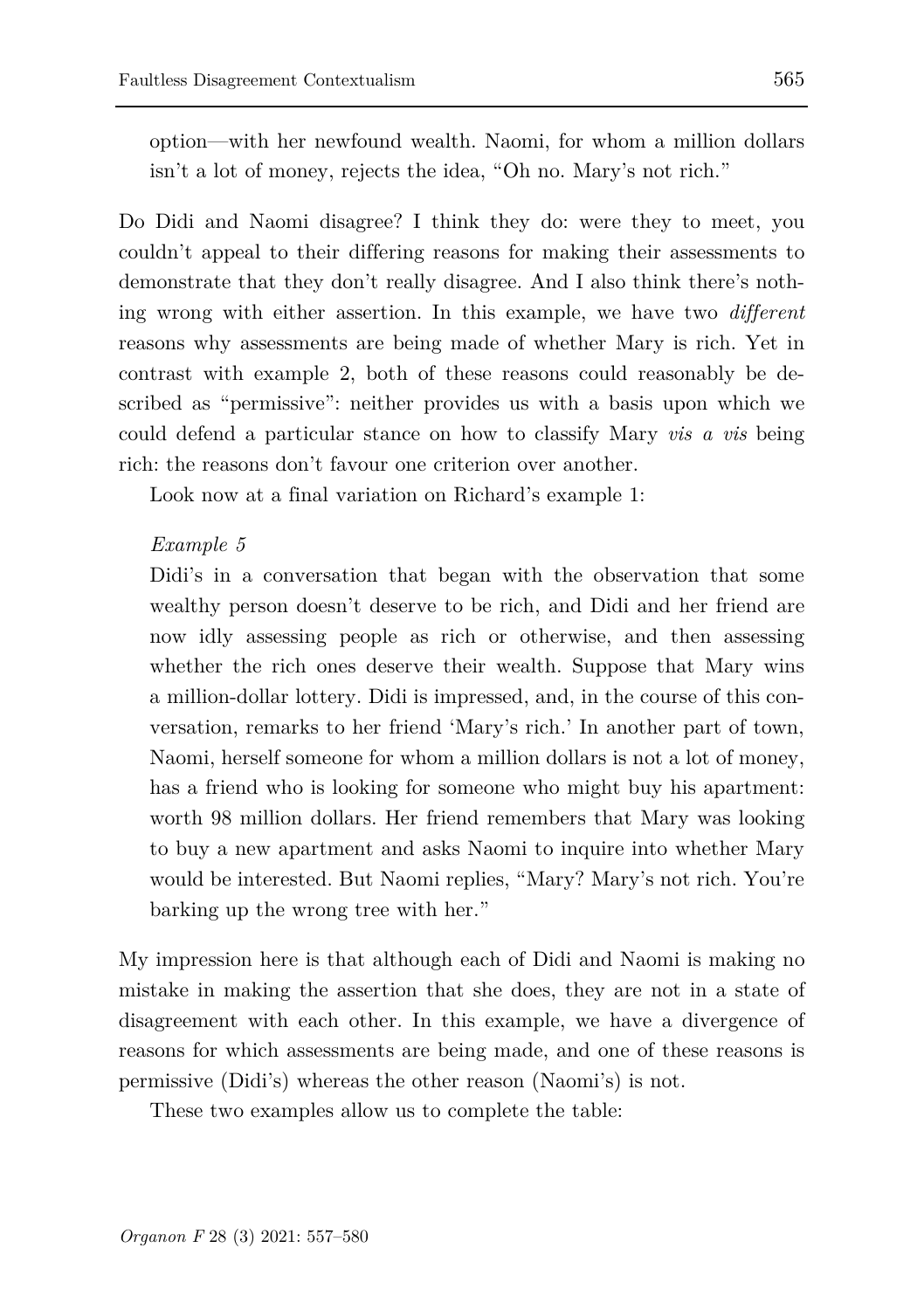|                      | Both permissive                              | Both not-permis-<br>sive                        | One permissive,<br>one not-permissive            |
|----------------------|----------------------------------------------|-------------------------------------------------|--------------------------------------------------|
| Same<br>reason       | Faultlessness<br>Disagreement<br>(Example 1) | No faultlessness<br>Disagreement<br>(Example 3) | NA                                               |
| Different.<br>reason | Faultlessness<br>Disagreement<br>(Example 4) | Faultlessness<br>No disagreement<br>(Example 2) | Faultlessness<br>No disagreement.<br>(Example 5) |

| `able |  |
|-------|--|
|-------|--|

At this point, it becomes tempting to formulate a hypothesis on the basis of the pattern witnessed in the table. At the start of this paper, we considered the generic situation in which A asserts a sentence of the form "o is F" and B its negation. A and B are each making an assessment of whether o is F but coming down on different sides of the issue. The pattern seen in the table suggests that A and B can be in a state of faultless disagreement only if the reasons for which they make their respective assessments are both permissive with respect to how to assess whether o is F—where this does not mean they have to be making their assessments for the same reason (see example 4).

# **4. Predicates of personal taste and non-permissive reasons for making an assessment**

If this hypothesis is correct, then we should expect it to apply to assertions made using paradigmatically subjective predicates as well. In particular, we should expect to be able to block an impression of faultless disagreement by appropriate modification of the reasons for which asserters are making their respective assessments of whether some o is F. Let's see if we can do that:

### *Example 6*

Maksim's job is to visit stand-up comedians doing a gig and find out whether their kind of humour would suit the audience of the Comedy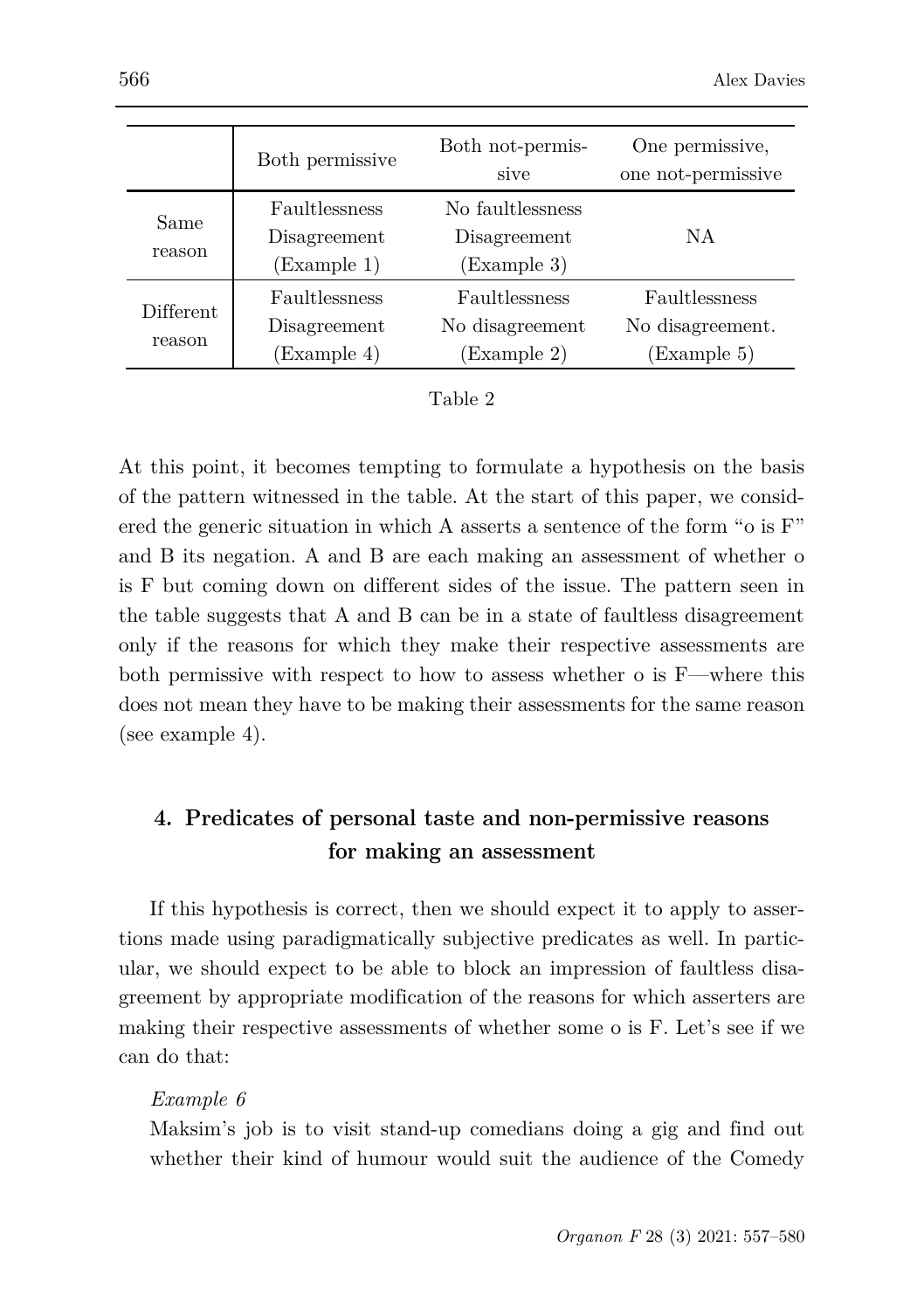Cellar, where his boss works. To do this, Maksim broadcasts the gig to a sample of the Comedy Cellar audience. Members of the sample can then give an indication of whether they think the comedian is funny. Maksim watches a comedian who calls herself Sergeant Knock Knock. The sample listens. The sample is unimpressed. Maksim's boss calls Maksim to ask for the verdict. "So, is she funny?" "No, she's not funny. We better go with that other one from last week." Nikolai is at the same gig doing the same thing—but Nikolai works for the Comedy Penthouse, a different club. It's well known that their clientele have a different sense of humour to those folks down at the Comedy Cellar. Nikolai's boss calls him up, and asks for the verdict, "So, is she funny?" "Yes, she is funny. We should get her up to the Comedy Penthouse next week if we can."

It seems to me that neither Maksim nor Nikolai are at fault in making their respective assertions. However, they aren't in a state of disagreement with each other. This is as we would expect because example 6 is modelled on example 2. But things change if we approximate the kind of situation we see in example 1:

# *Example 7*

Nikolai heads on over to his local, and Maksim over to his, where each meets with his respective gang of friends. Nikolai's friends ask (just to break the ice as Nikolai arrives) how the act was. Thinking how he personally felt about Sergeant Knock Knock, Nikolai replies, "She wasn't funny. But the Comedy Penthouse audience liked her. So we'll be seeing more of her." Maksim's friends ask him the same question, and for the same idle, ice-breaking reason. Maksim replies, "She was funny. It's s a shame the Comedy Cellar's audience didn't agree."

Here it seems that Nikolai and Maksim do disagree and that neither of them need be mistaken in his assertion: as we would expect, given the parallel with example 1.

We could construct further parallels with examples 3-5. For instance, we could adapt example 6 so that it parallels example 3 by stipulating that Maksim and Nikolai work for the same comedy club. But for reasons of space, I won't do this. It should nonetheless be clear that an impression of faultless disagreement comes and goes with changes of context just as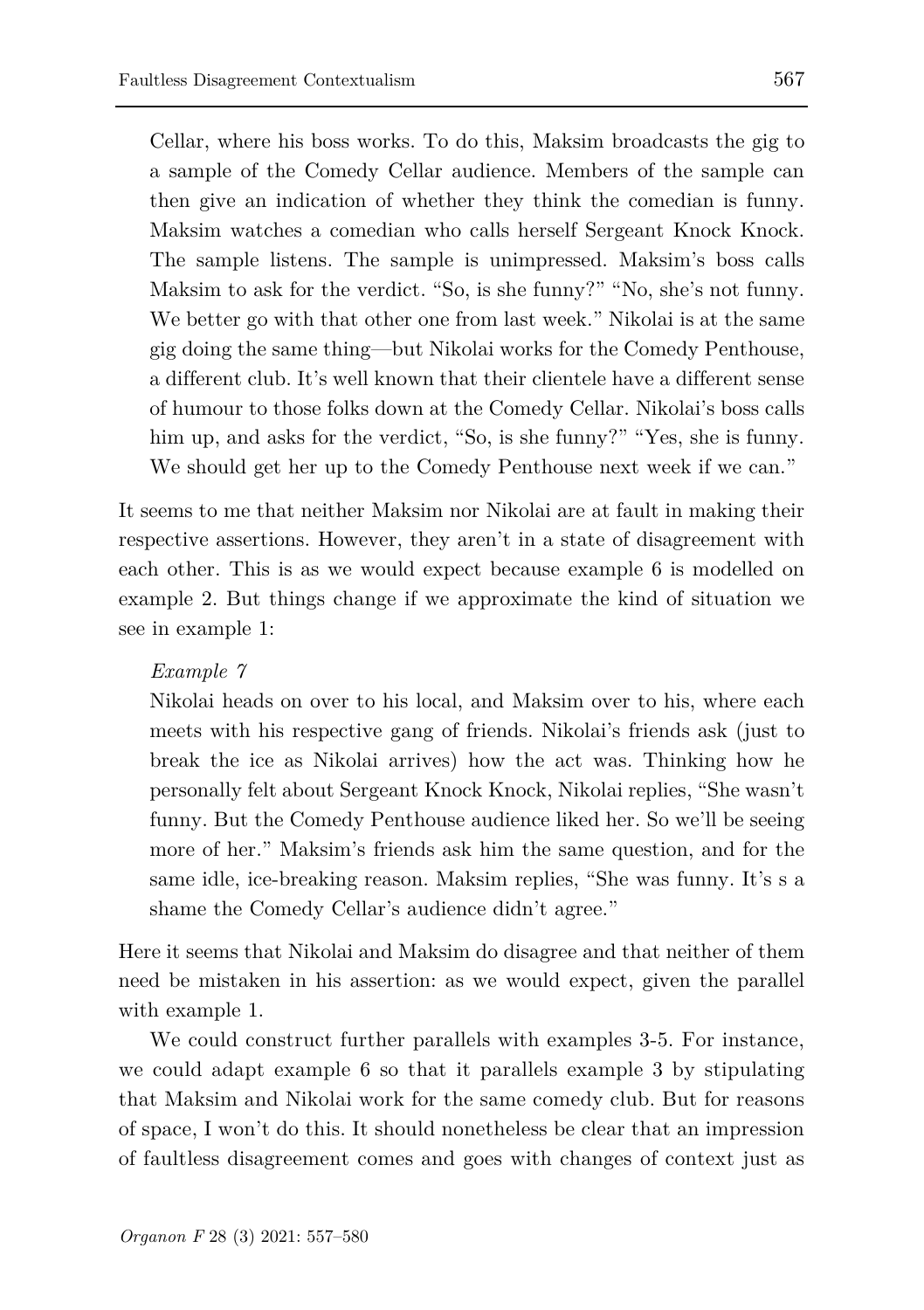much for assertions that deploy a paradigmatically subjective predicate ("is funny") as for assertions that deploy another kind of predicate ("is rich").

## **5. Rejecting (SP)**

I conclude on the basis of these examples that (SP) is false. Whilst holding fixed the expressions employed in a pair of assertions, and whilst changing the contexts in which the assertions are made, we witness shifts in impressions of faultless disagreement. What seems to be important to the presence of an impression of faultless disagreement is that the assessments of whether o is F which are being made with each assertion are being made for reasons that are permissive with respect to two criteria for whether o is F, such that on one, o counts as F but on the other it does not. If we have that, then we get faultless disagreement. If not, then we don't. It seems then that faultless disagreement arises when the broader non-communicative goals of the relevant pair of asserters fail to place sufficient instrumental constraints on the criteria employed for deciding whether some item falls into a given category: the rich, the funny. This absence of constraint is not something that can happen only for a special class of "subjective" predicates.

#### **6. Some consequences of rejecting (SP)**

The position I'm putting forward here about when faultless disagreement is possible has implications for both contextualist and relativist analyses of the meanings of subjective predicates. Assume that the content of a sentence is a function from indexes to truth-values. The relativist thinks that whereas predicates of personal taste have a built-in, context-invariant metasemantics which lets a context of assessment (rather than of assertion) set a parameter in the index, other predicates have a built-in, context-invariant metasemantics which lets only the context of assertion (rather than of assessment) set the parameters in the index (e.g. MacFarlane 2014). This predicate-based analysis is adopted because the relativist thinks that the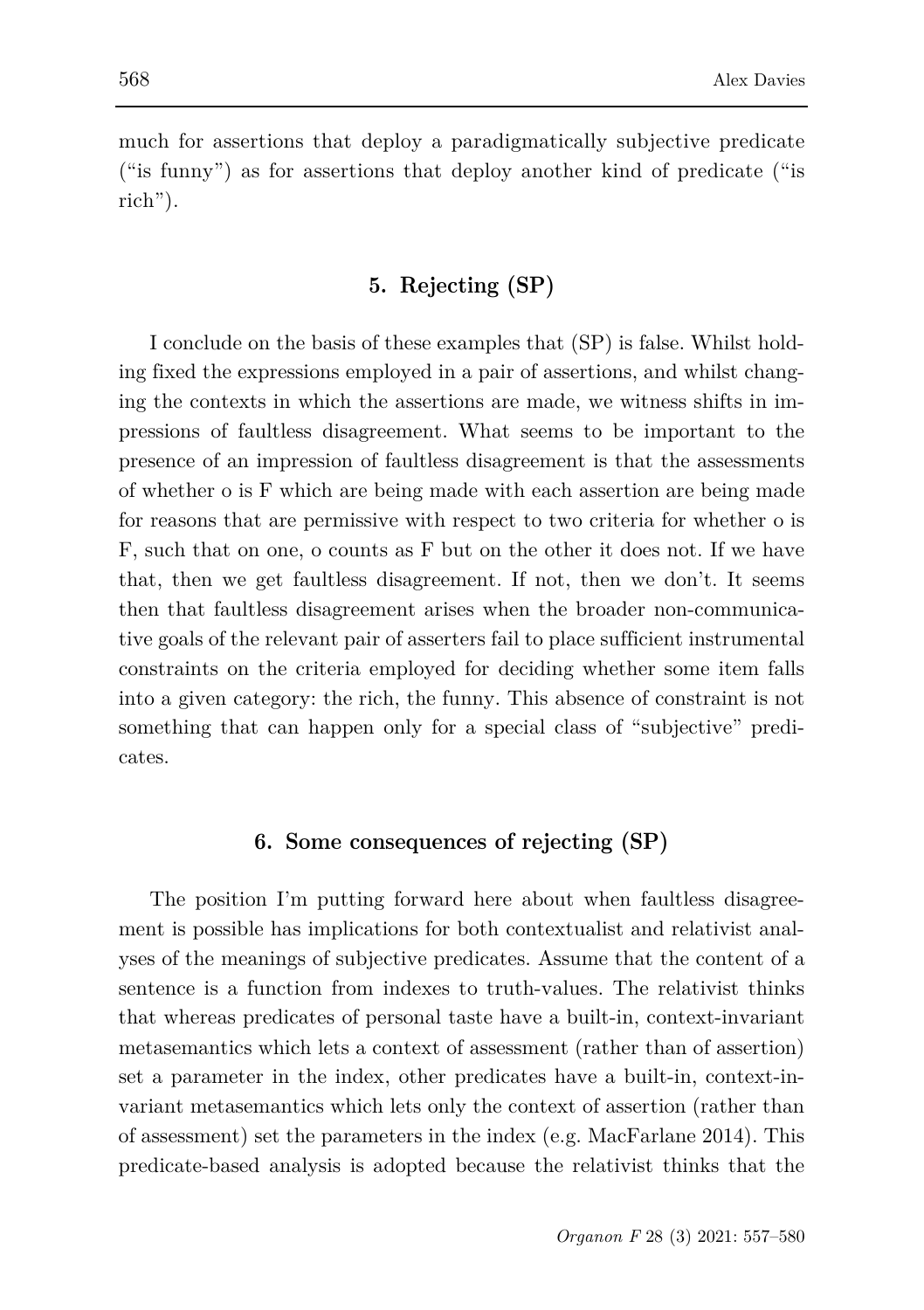possibility of faultless disagreement is to be explained by the kind of predicate employed. But the examples presented above suggest that this is a mistake. If a relativist analysis is the best way to account for the possibility of faultless disagreement, then the metasemantics itself should be context-sensitive in the following respect: there is variation across contexts of assertion in whether a sentence containing a predicate has its judge index set by the context of assertion (and so doesn't permit faultless disagreement) or instead by a context of assessment (and so does permit faultless disagreement). It shouldn't be a context-invariant feature of the predicate that it is one or the other.

Contextualists understand the faultlessness of faultless disagreement as arising from a divergence of contents for the predicate employed in the two relevant assertions (a divergence that makes possible the consistency of the sentences containing these predicates). Different contextualists adopt different accounts of the impression of disagreement. For instance, Zakkou (2019) proposes that the impression of disagreement arises because asserters are pragmatically conveying propositions to the effect that their own criterion for determining what is F is the best: propositions which are inconsistent. Others understand the impression of disagreement as arising out of a practical conflict of some sort. For instance, Barker (2013) and Sundell (2011) think that the impression of disagreement reflects a disagreement about how an expression should be employed, whereas Marques' (2014, 2016) and Marques and García-Carpintero's (2014) think the impression of disagreement reflects asserters' possession of desires about what asserters desire, where these higher order (*de nobis*) desires cannot be jointly satisfied. The position defended in this paper has implications for at least some of these views (just as it does for the relativists). I have space to discuss just one of these views.

Although I want to be a little cautious in ascribing this view, it seems at least in places that Barker  $(2013, 247-49)$  and Sundell  $(2016, 808-17)$ (as well as Kennedy 2013, 274 and Khoo and Knobe 2018, 21–27) are constructivists about the content of context-sensitive expressions: they think that such expressions have the contents they do because there is an agreement between their users that these expressions have these contents. So when this agreement falls away (as in a metalinguistic dispute about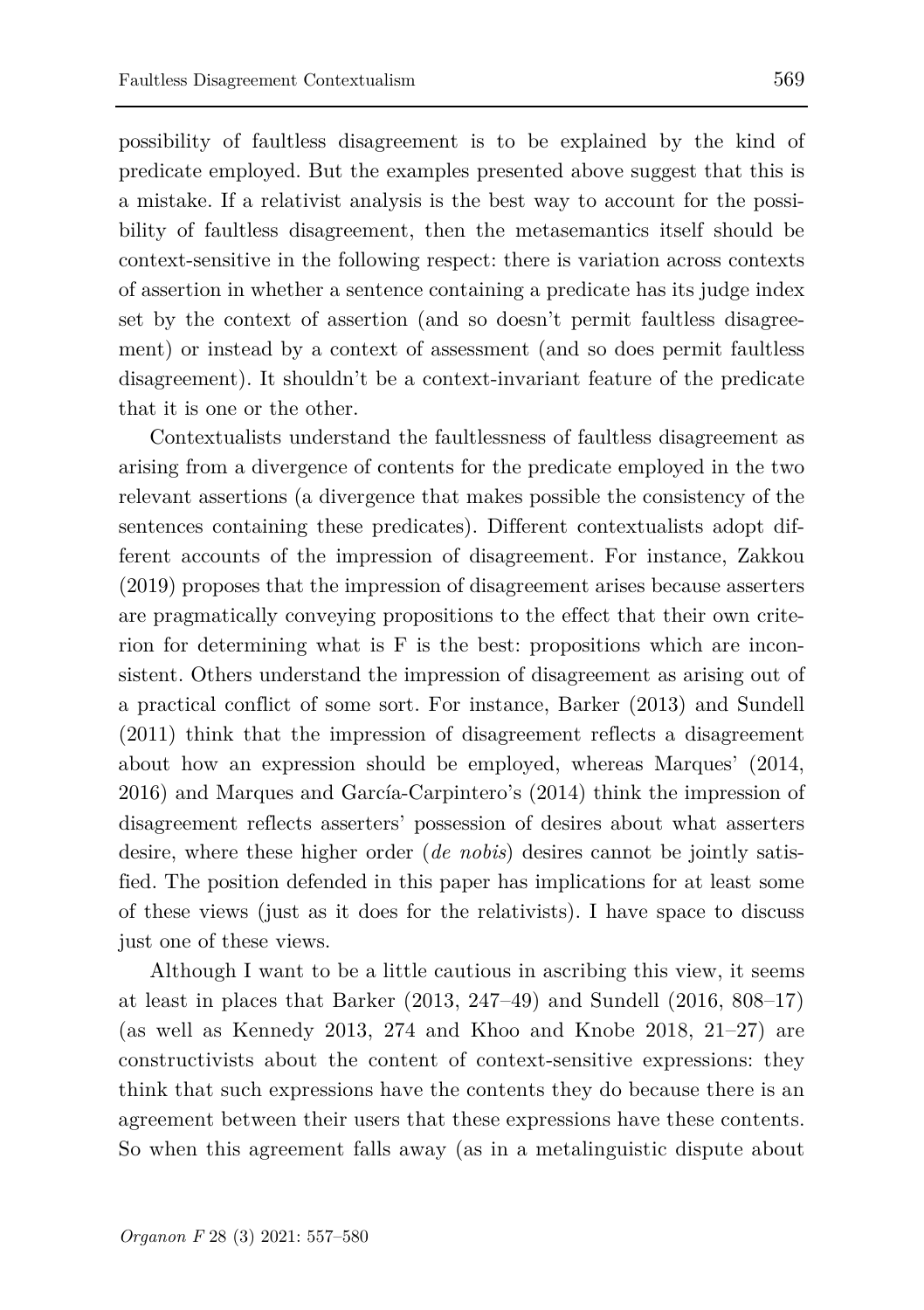how the expressions ought to be used), there is no fact of the matter about the content of the relevant expression. Like the position defended in this paper, constructivism implies that faultless disagreement is in principle possible almost anywhere (or at least, wherever context-sensitive language is employed). But in contrast with the position here defended, constructivism implies that a metalinguistic disagreement creates faultlessness. This is because, given constructivism, such disagreement just is the absence of what makes fault possible (i.e., metalinguistic agreement and the resultant linguistic fact). The observations made in this paper suggest that this isn't quite right. When the reasons for which the assessments are being made are not permissive, a metalinguistic disagreement can only be an exploration of linguistic facts that are already there (rather than yet to be constructed through the achievement of agreement). If, for instance, the reason for which assessments are being made require that persons with (only) one million dollars of spare cash be classified as below the threshold for being rich (as in example 3), then (if we understand faultlessness along contextualist lines) that's part of the content of "is rich" in the context. If a disagreement breaks out about this, the disputants will be exploring a pre-existing normative landscape—one put in place by the reasons for which they are making their assessments of whether someone is rich (metalinguistic disagreement is an exploration of the normative implications of pre-existing practical commitments). Consequently, the disagreement will be faultless only if the reasons for which assessments are being made are permissive (if not, we have a situation like example 2 or example 3, wherein either there's no disagreement or someone is making a mistake). Sundell seems to suggest something incompatible with this when he explains why persons would ever be motivated to engage in a metalinguistic disagreement: to convince his readers of this, he points to just those circumstances in which the reasons why assessments are made are *not* permissive. If the position defended in this paper is correct, such contexts won't make disagreements faultless (because such contexts resemble either example 2 or example 3). The contexts capable of giving rise to faultless (on the contextualist analysis, metalinguistic) disagreements are those in which disputants are not pursuing the kind of demanding non-communicative tasks Sundell envisages. They're instead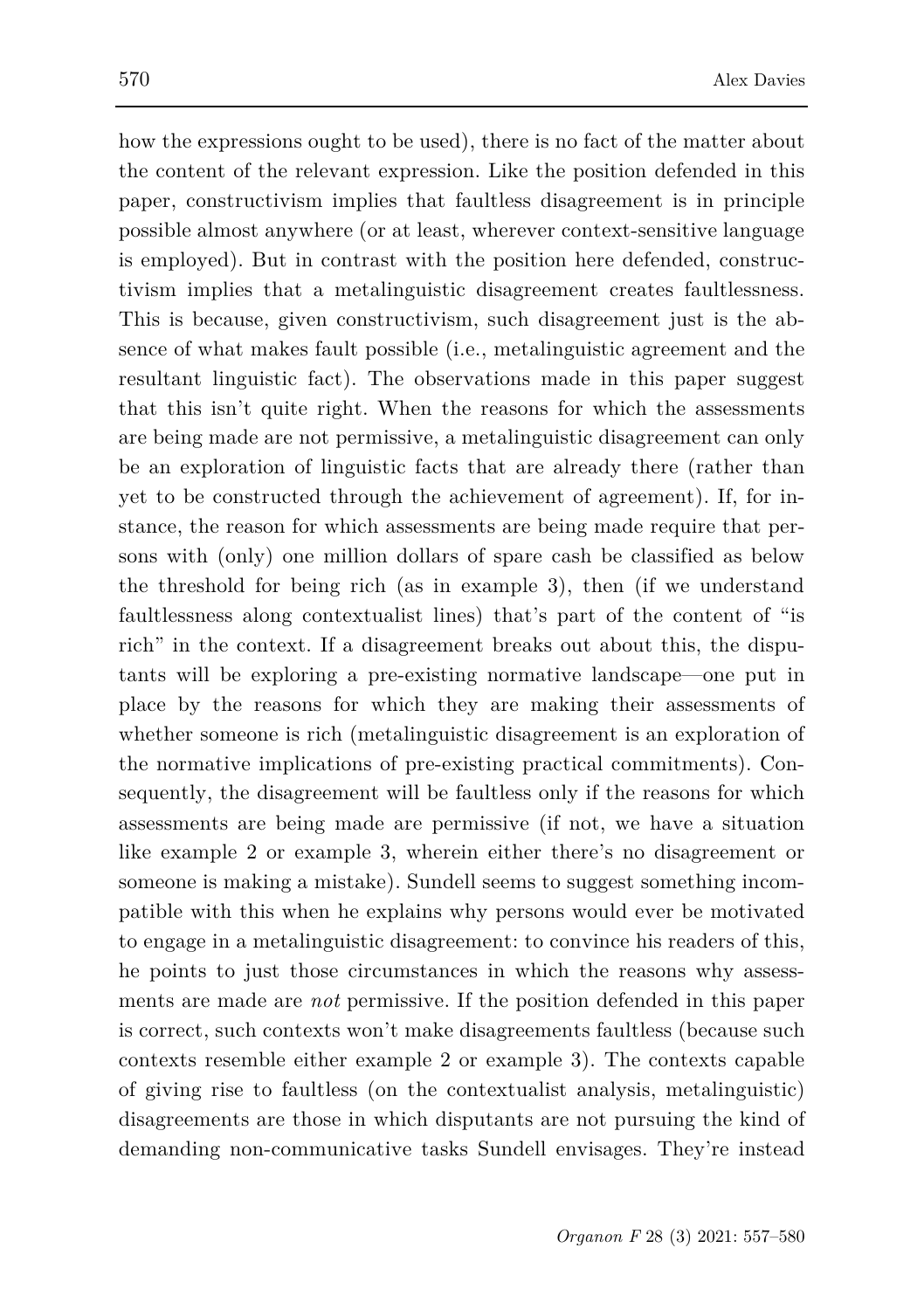engaged in tasks that don't undermine the impression of disagreement but which also fail to give language the rigour needed to make anyone in the disagreement mistaken.<sup>[2](#page-14-0)</sup>

Of course, this raises a question. Sundell explains why two people would be motivated to express and pursue a metalinguistic disagreement because of the consequences that depend upon the content with which the relevant predicate is employed. But if faultless disagreement arises in a context where nothing much hangs on with which content a predicate is used, then what motivates this behaviour? Well, there are motivations that don't depend upon there being any weighty contextual consequences to the choice of content to assign a context-sensitive word. Argument can be used simply as a form of sociability: done for itself, for kicks (Schiffrin, 1984). It can be used to do identity display, and show off who one is (Davies, forthcoming). It can be used to make fun of someone ("That's not a knife…"). It might even be that the disputants do not know that they're in such a context, and so use argument to find that out for themselves whether one content is more suited to their purposes than the other, and for it to be difficult to discern that one is no worse than the other.

### **7. Objections and replies**

I turn now to four objections that might be raised against the hypothesis that faultless disagreement is made possible when assessments are being made for permissive reasons (rather than because a special kind of predicate is being employed).

ł

<span id="page-14-0"></span><sup>2</sup> The difference between constructivism and the position defended in this paper parallels a broader debate between those who favour a metasemantics of contextsensitive expressions that places greatest emphasis upon the agreement of the users of those expressions (e.g. King 2013 and Michaelson 2014), and those who favour a metasemantics that places greatest emphasis upon the non-linguistic actions in which the use of language is embedded (e.g. Davis 2018 and Dobler 2019), as the source of what makes a given expression have the content it does in a given context.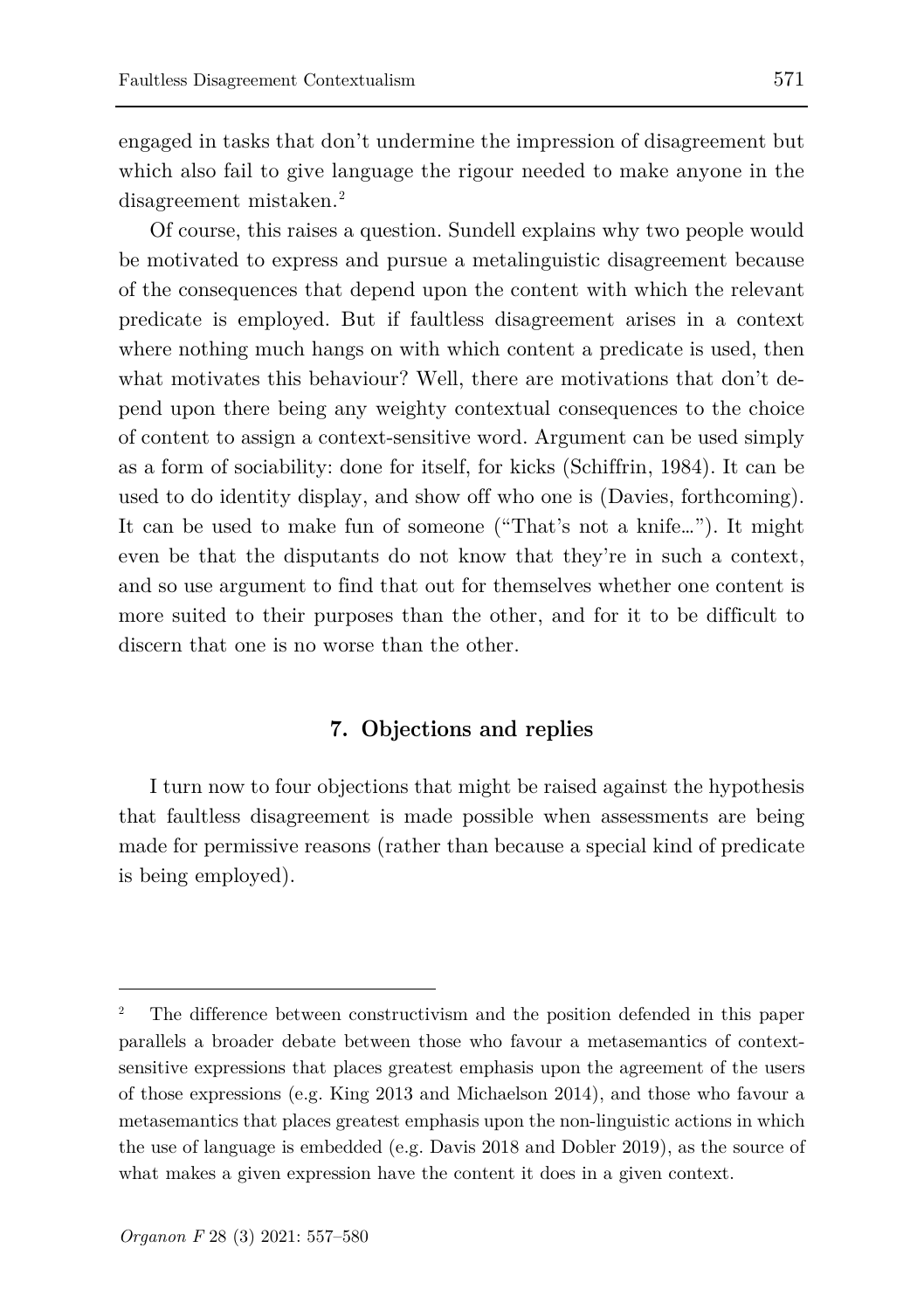## *7.1 But that's just "rich"*

One concern is that examples 1-5 all involve the same predicate "is rich" and one might worry that what goes for this predicate doesn't go for others. I don't have the space to reproduce the same kind of examples that I have given above for other predicates. Doing this would also take space away from other things I should be doing here. But other examples are easy enough to construct on the template provided by examples 1-5. We find a predicate "is  $F/are F / Fs / Fed$ " and we find some object we might apply this predicate to (where the object could be a particular or a kind), where the predicate and the object are such that, the predicate denotes a property such that we can think of two criteria which establish whether an object has that property such that on one criterion, the object doesn't have the property but on the other criterion it does. We then build the different sorts of context found in table 2. For example, take Office Author from the opening of this paper. What is required to be the author of something? Here are two ways to think of that. On the first, Gervais is the author of *The Office* only if he has authority over its interpretation: Gervais' intentions behind the scripts determine the content of the script. On the second, Barthesian way to think of authorship, Gervais is just a "scriptor", a person who creates the scripts, but who's intentions do not have any authoritative role in deciding what the content of the script is. We could imagine that there is a pair of people, one asserts "Gervais is the author *The Office*" and one asserts that sentence's negation, and in asserting what she does, each has a different view about what is required to be the author of something. And we can imagine these assessments of whether Gervais is the author being made by each asserter through her respective assertion being done for various different reasons. Sure enough, if, for instance, they are each speaking for idle reasons, then we'll have a situation much like we see in example 1; one in which there's an impression of faultless disagreement. If on the other hand, each makes her assessment for a non-permissive reason, then we'll either lose the impression of disagreement (as in example 2) or we'll lose the impression of faultlessness (as in example 3), depending upon further details about their respective non-permissive reasons for making their respective assessments.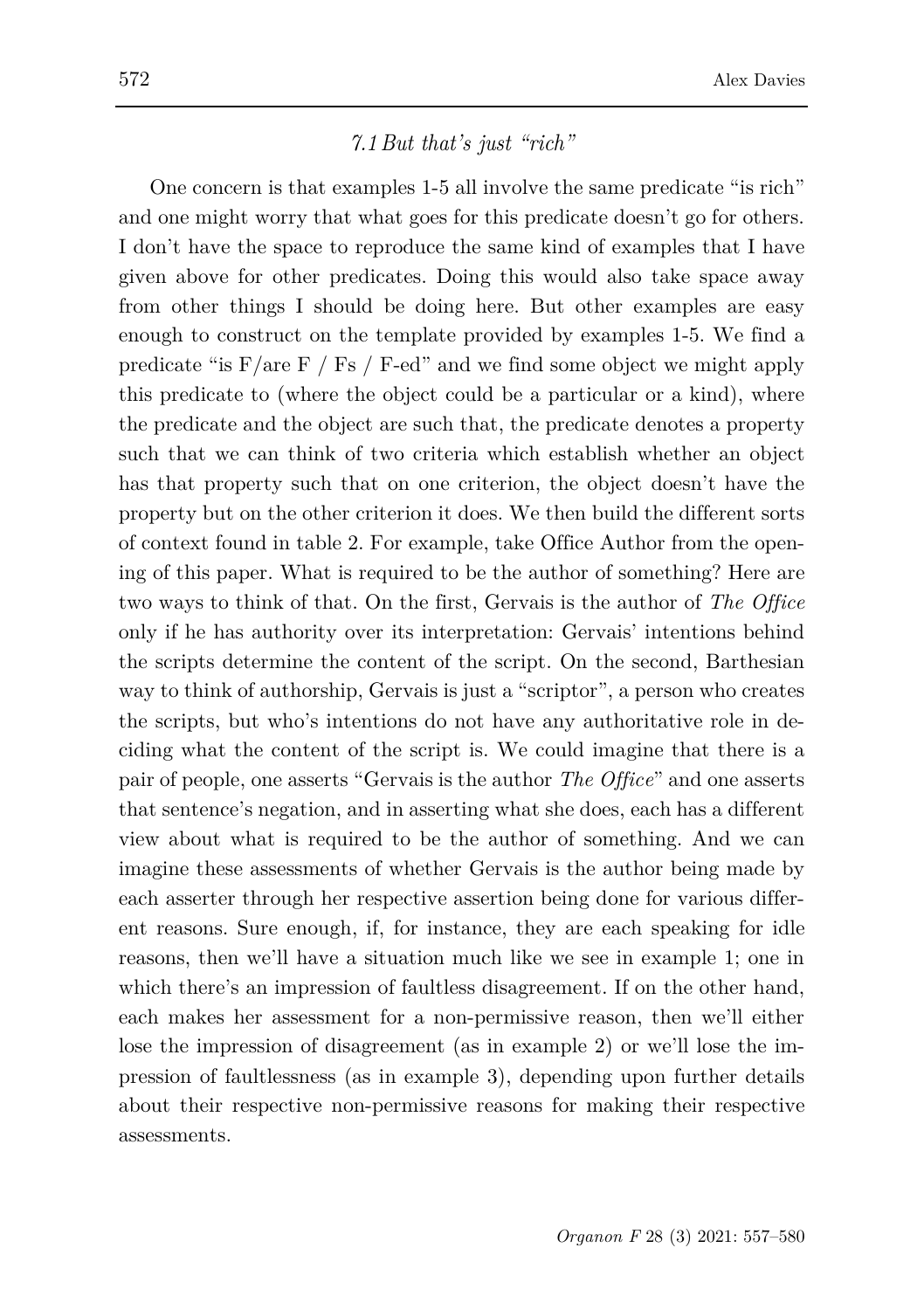### *7.2Elaboration objections*

Several have presented the following objection to the possibility of what I'm describing (Hawthorne 2004, 104; Marques & García Carpintero 2014, 712–14; Schaffer 2011, 213; Stanley 2005, 55–56). The objection is that when we allow further elaboration on what each asserter meant by her assertion, then the sense that they disagree vanishes. For instance, consider the following two assertions:

### *Example 8*

A (assuming Yasser is 1.96 metres tall, discussing the height of basketball players): Yasser is short.

C (responding to A, and aware that the height of basketball players is discussed, but who has a different very precise perspective on how to draw the line of height for players, which has led him to draw the line for shortness at 1.956 metres assuming the same about Yasser as A): Yasser is not short.

At first glance, this looks like a case of disagreement. A thinks that Yasser is short because A thinks that to be not short you need to be taller than 1.96 metres. C thinks that Yasser is not short because C thinks that if you are taller than 1.956 then you are not short. But, what if the following elaboration is offered by A?:

A: That does not contradict what I said; I was just saying that Yasser is short for a basketball player on rough estimates for the purposes of coffee talk. I was not contemplating your own estimate; thus I was not wrong. (Marques & García Carpintero 2014, 712–14)

Sure enough, if this elaboration is offered (and true), then, I concur, the impression of disagreement between the two assertors vanishes. But notice that in this elaboration a distinction of the reasons why the two assertions are being made is drawn: A was making an assessment for 'purposes of coffee talk' whereas C was making an assessment presumably for other purposes—or else there would be little point in A drawing attention to her own. In other words, the elaboration offered as evidence against Richard makes the whole scenario better resemble example 2 than Richard's original example 1 (For further discussion see Davies 2017).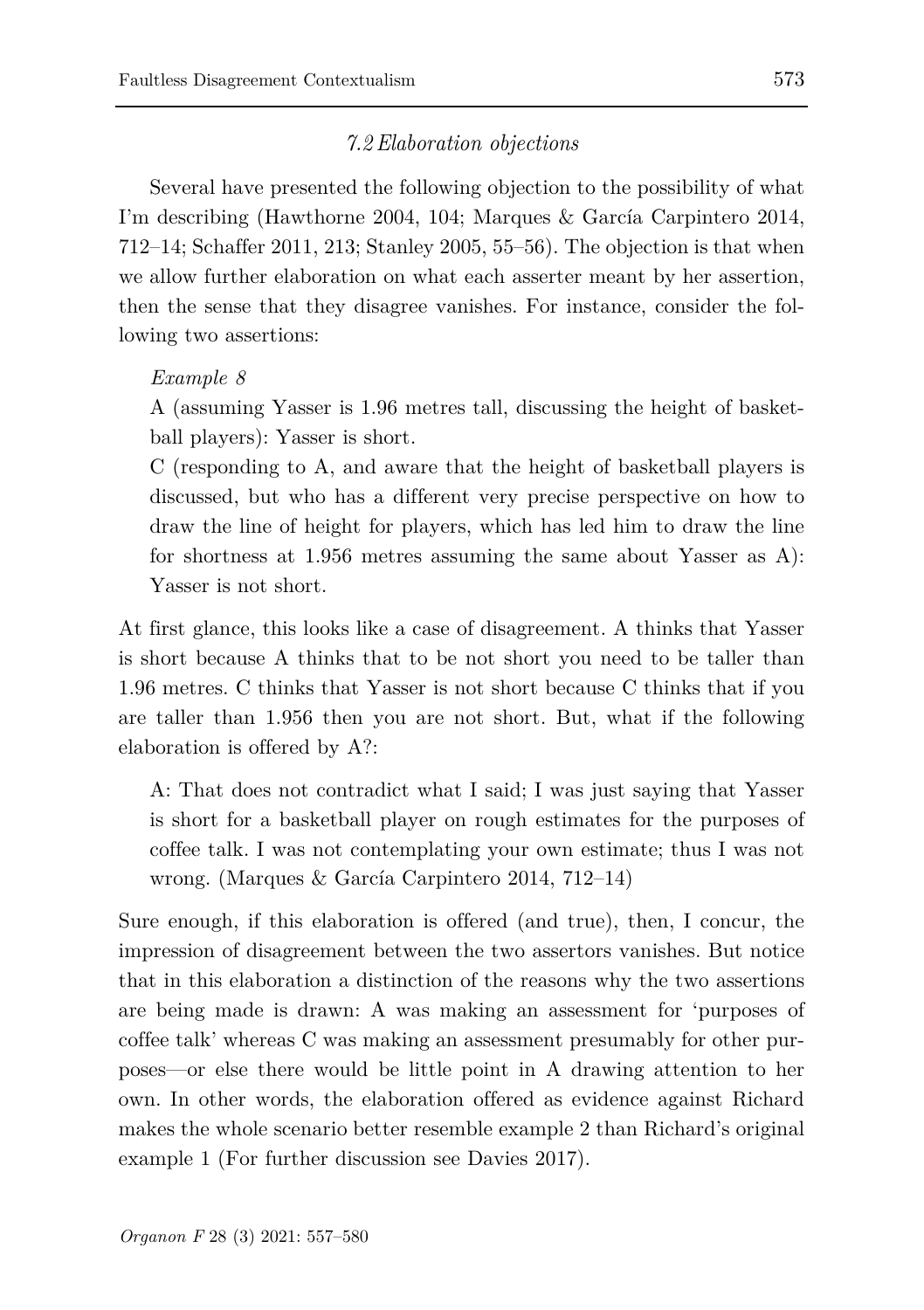In response to this, one might object to the purported importance of the *reasons for which* each asserter is making an assessment of Yasser's shortness. One might think that for an elaboration to dislodge the impression of disagreement, it suffices to point out that each asserter draws the line for being short differently. That in and of itself suffices to show that they don't disagree about whether Yasser is short: appeals to relevant differences in the reasons for which each asserter is making her assessment are unnecessary.

But surely this is an exaggeration. Two people can perfectly well be in a state of disagreement about whether o is F because (not despite the fact that) they disagree about what is required or sufficient for something to be F. The Russian government thinks that Estonia freely voted itself into the Soviet Union. The Estonian government disagrees: Estonia was occupied by the Soviet Union, it did not freely vote itself into the Soviet Union. The Russian and Estonian governments very likely have different understandings of what is required for Estonia to have freely voted itself into the Soviet Union. That doesn't mean the governments don't disagree about whether Estonia freely voted itself into the Soviet Union. Differences of this sort just don't have the capacity, in and of themselves, to undermine the presence of a state of disagreement. Likewise, the mere fact, in and of itself, that A and C think that shortness is marked off at different points on a scale of height doesn't show that they don't disagree about whether Yasser is short. If the impression of disagreement is to vanish, it is important to distinguish different reasons why the assessments of Yasser's height were being, with it being clear that the reasons for making each assessment favour the respective assertions. If that isn't clear, then it might become unclear whether we have in hand an example which most closely resembles any one of our earlier examples 1-5. But that unclarity wouldn't show that there are no examples like 1.

Anyone who accepts that faultless disagreements are possible and that the best account of them makes the faultlessness *veritic* must accept that a mere difference in the way persons draw the extensional boundary for what is F doesn't suffice to disqualify them from being in a state of disagreement with one another. It would be incoherent to then insist that such differences *do* suffice to thwart disagreement.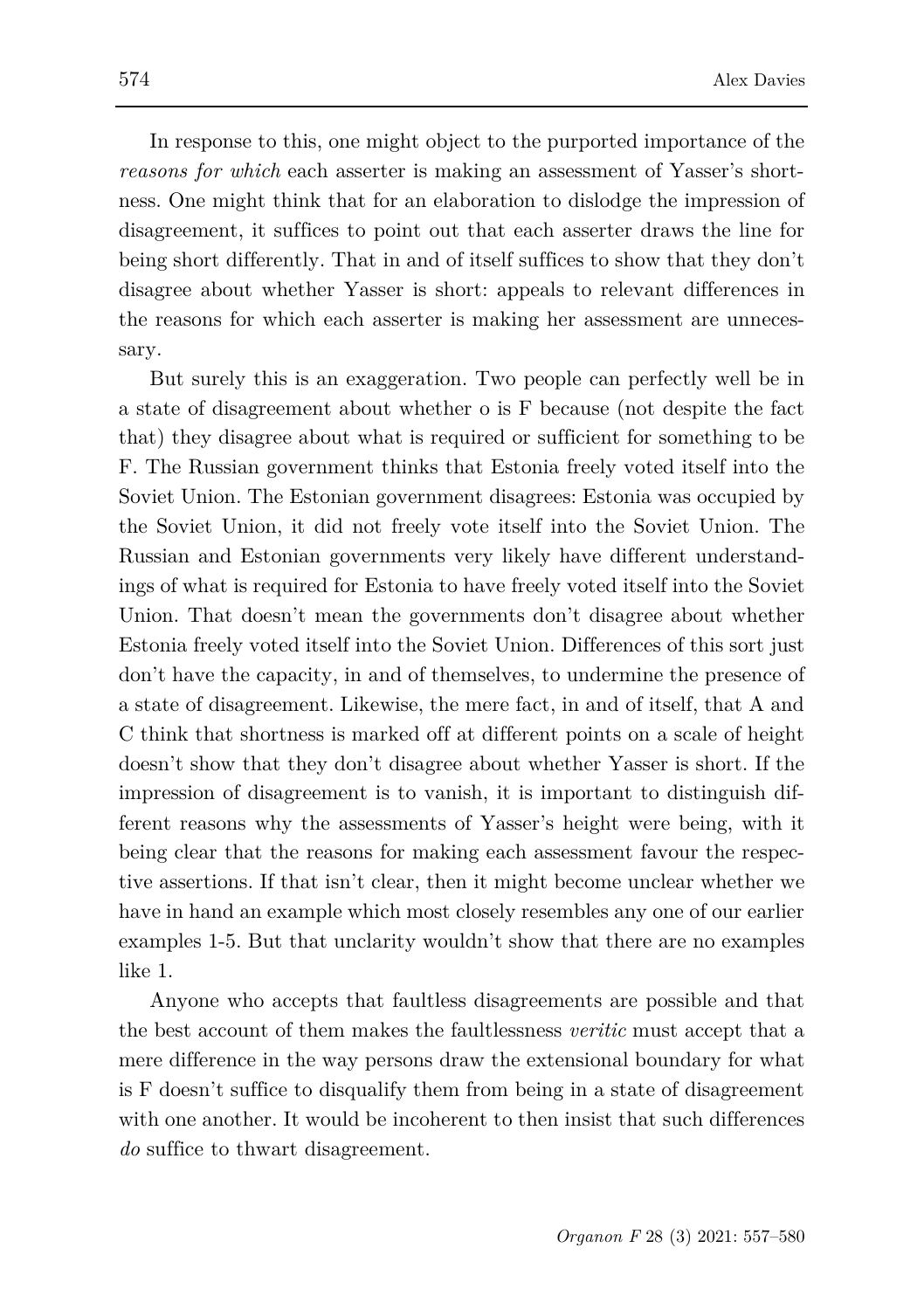### *7.3 Comparative predicates*

It has been claimed that faultless disagreement may be possible with an objective predicate like "tall" but not with the same adjective's comparative form and that, in this respect, the adjective itself "tall" seems to differ from, for example, the adjective "fun" (Kennedy 2013, 269; Solt 2018, 60; and Umbach forthcoming, 5). For example, consider the following pair of pairs of assertions provided by Solt (2018, 60):

| Speaker A: The chili is tastier than the soup! |
|------------------------------------------------|
| Speaker B: No, the soup is tastier!            |
|                                                |
|                                                |
| Speaker A: Anna is taller than Zoe.            |
|                                                |

Solt classifies example 9 as a faultless disagreement. She classifies example 11 as factual only. And just looking at these as they stand, ignoring what more may be going on in contexts of each pair, I agree that the pair of pairs of assertions give rise to the impression Solt describes. However, I nonetheless think it possible for an impression of faultless disagreement to arise when the relevant pair of assertions includes use of the comparative form of "tall". What's difficult about thinking of ways in which this could happen is that whether one item is taller than another is not something that could be open to dispute by two reasonable people who each have made no mis-take about how tall the two items are.<sup>[3](#page-18-0)</sup> But if we can find ways in which different scales of height would result in different orderings of the two items then, it seems, there'll be room for two people to disagree about which is taller than the other without either having made a mistake (provided that the reasons for which each makes her assertion are permissive with respect to the categorization of these two items in terms of their relative heights). Consider the following example:

ł

<span id="page-18-0"></span><sup>&</sup>quot;Taller than" seems not to be multidimensional (Kennedy, 2013). My point here is that it's not impossible for "taller than" to be multidimensional.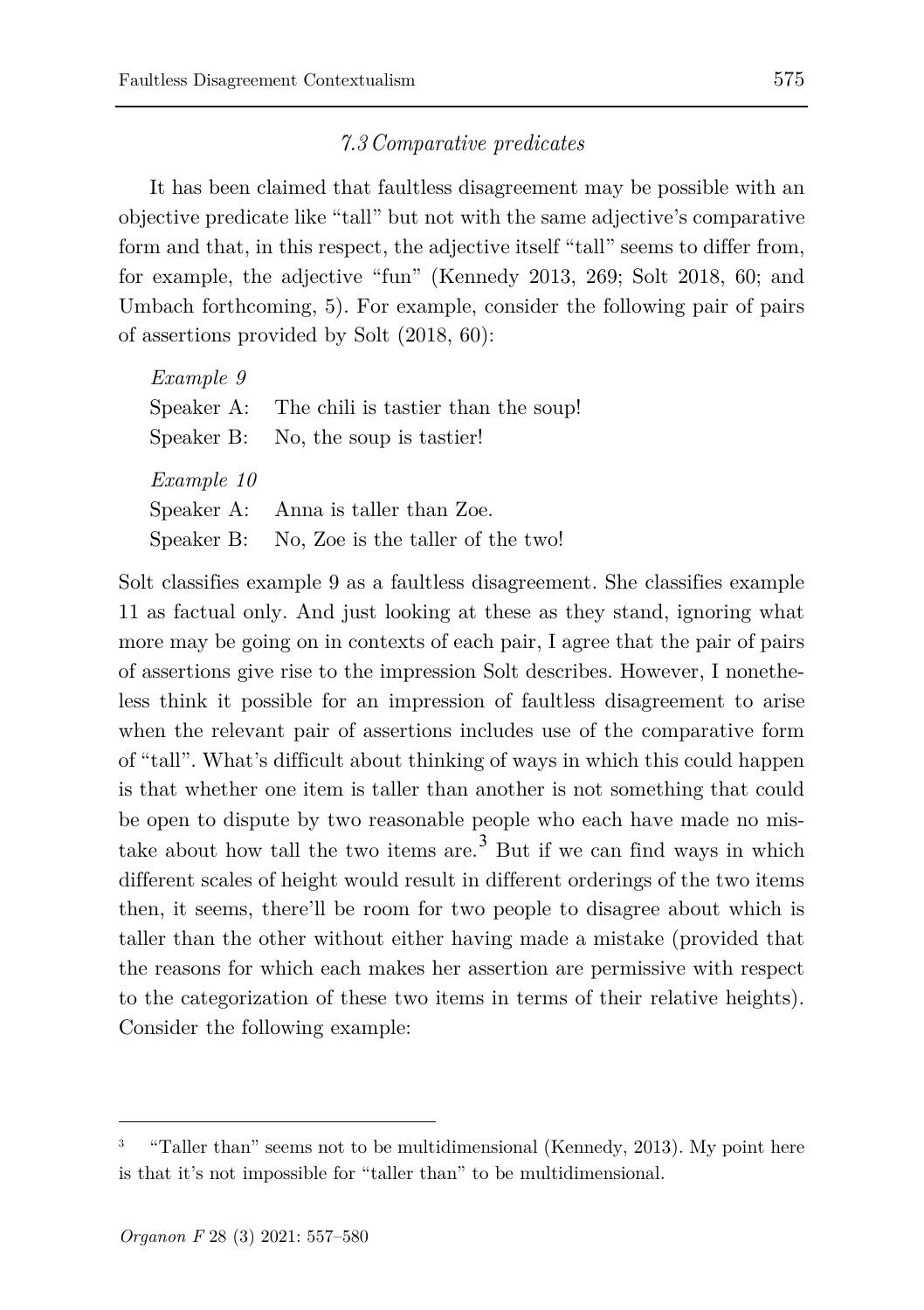### *Example 11*

During the course of a day, in some sense, your height changes. This happens because the spinal discs between your vertebrae are largely made of water. When you place weight on the disks in your back (as when you are standing or sitting upright), they compress (over the course of several hours). But when you're lying down, they expand. Ana, Bea, Cat and Dee are four competitive girls. They compete over everything: who can fit the most gob-stoppers in her mouth, who can jump the furthest etc. Suppose that Ana recently broke a leg and for this reason spends most of each day lying down. When they stand against a wall, Ana's height is a centimetre or so higher than Cat's. Suppose that if Ana and Cat had been lying down all day, then Cat would be taller than Ana. Being competitive girls, each girl wants to be taller than the other. For that reason, Cat adopts the view that the proper way to compare two persons' heights is to ensure that they have both been lying down for the same amount of time prior to measurement. For the same reason, Ana adopts the view that the proper way to compare two persons' heights is to stand them against a wall and measure their heights regardless of whether one of them has been lying down recently. Finally, suppose that Bea is a friend of Ana's who agrees with Ana about the proper way to measure relative height and Dee is a friend of Cat's who agrees with Cat about the proper way to measure relative heights. Now, suppose that in one context, Ana and Cat are talking about whether Ana or Cat is taller, and in another context, Bea and Dee are talking about whether Ana or Cat is taller. In each context, there's nothing but banter going on: these are permissive contexts. Nothing in either context settles how relative height is to be understood in that context. In the first context, Ana says, ''I am taller than you,'' and in the second context, Dee says, ''Ana is not taller than Cat.'' (Davies 2017, 871)

Ana and Dee are in a state of disagreement. But neither need be mistaken in her assessment. The difference in impression we get between examples 9 and 10 is not a context-invariant effect.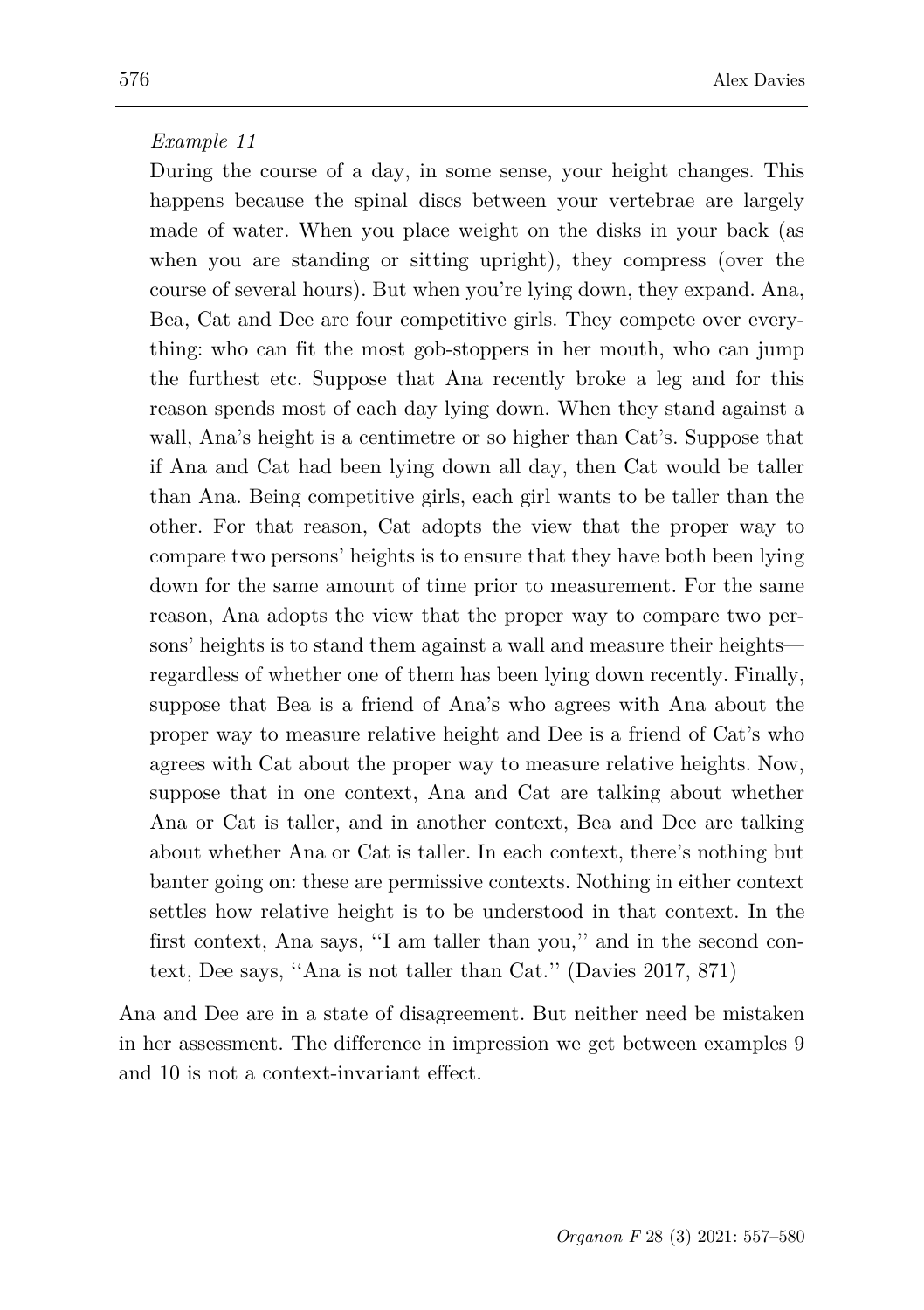## *7.4Experimentally demonstrated differences*

Experimental findings indicate that if a person is presented with a pair of assertions, whether she will think that faultless disagreement is possible for that pair of assertions will be affected by the predicate employed in the pair; i.e. by whether it is paradigmatically subjective or not (see Cova & Pain 2012 and Solt 2018, 65). If the reasons for which assessments are being made by the asserters are not provided, then, it might seem, we should predict that there would be no difference in reaction to sentences containing different kinds of predicate. Since there is, this speaks against the view that the reasons for which assessments are made play a crucial role in determining where impressions of faultless disagreement arise.

But I don't think we're forced to accept this conclusion. When we hear certain combinations of words, we are more likely to associate the combination with one kind of context than another. Hear the words "would you like fries with that?" and we think of a cashier at a fast-food restaurant inviting us to expand our initial order. Hear the words "tuck your shirt in!" and we imagine a teacher ordering around a schoolchild. But these sentences don't need to be used in only those contexts that come first and most strongly to mind when we hear them out of the blue. Words make certain contexts salient. But this doesn't mean that the features the words have when thought of as used in a most salient context are context-insensitive properties of the words themselves.

Given this, it is even to be expected that when presented out of the blue with a pair of assertions of sentences that include, for instance, predicates of personal taste, we will be inclined to imagine their use in a salient kind of context, whereas when presented with a pair of assertions made using a kind of predicate typically classified as "objective", we are inclined to imagine their use in a (different) salient kind of context. If the most salient contexts of use differ in whether the reasons for the assessments made with the respective assertions are permissive in the right way, then we'd expect what's witnessed by Cova and Pain, and by Solt. But this wouldn't count against the position being defended in this paper.

On the contrary, the position defended in this paper implies that there is a potential confound in these studies' designs, insofar as these studies are used to derive conclusions about predicates *per se*. If one is interested in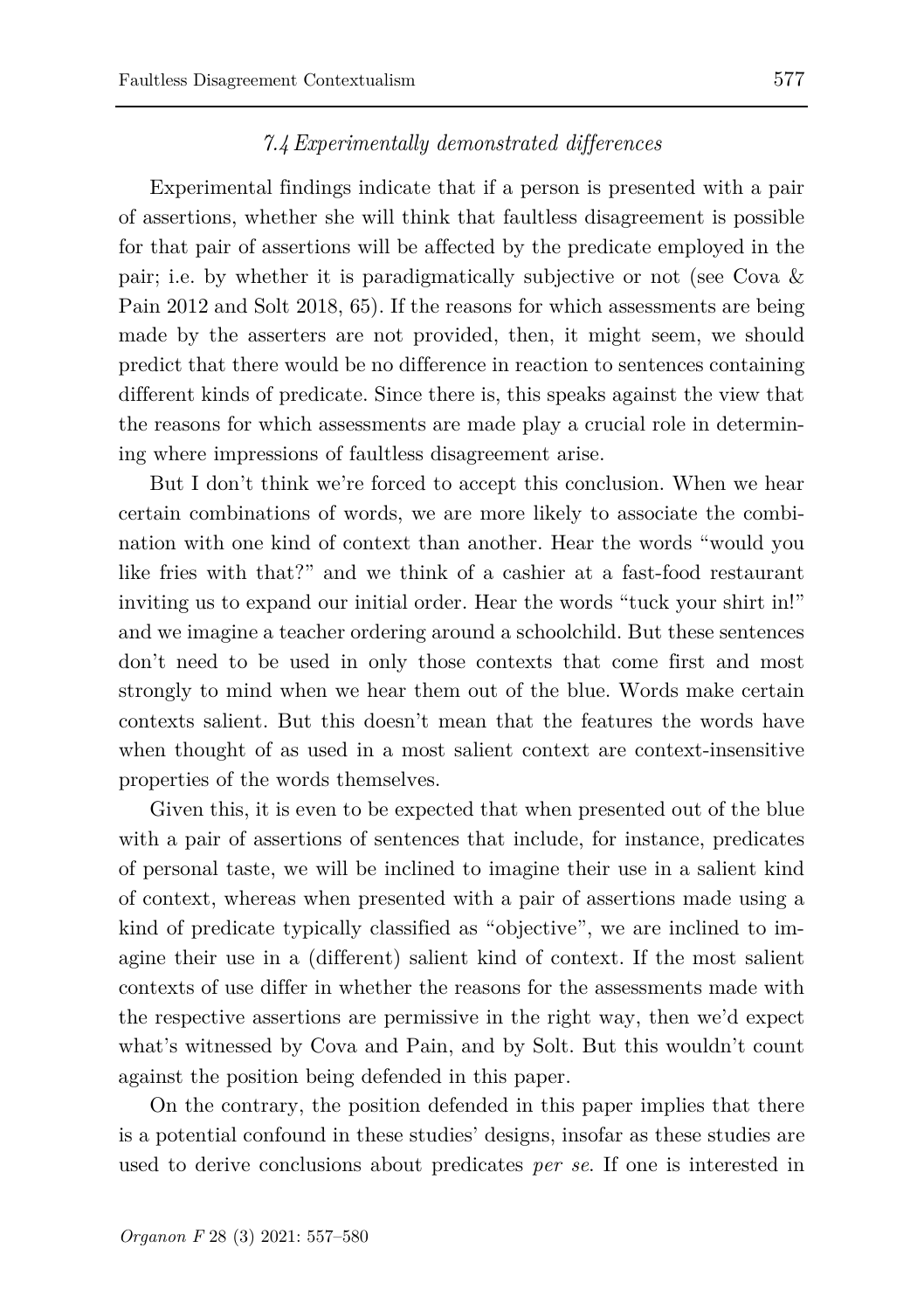where and why faultless disagreement seems possible, and if context makes a difference to this in the way seen in our examples 1-7, then that factor should be controlled for. To date, they haven't been. It's just been supposed that if no context is provided, then context plays no role in patterns of impressions of faultless disagreement.

#### **Acknowledgements**

I'd like to thank the participants of the University of Tartu Theoretical Philosophy WiP seminar, the referees for Organon F and the editor of this issue for pushing me to improve this paper far beyond the state of the original submission. The research that led to this paper was supported by the European Union's Regional Development Fund through the Centre of Excellence in Estonian Studies.

#### **References**

- Barker, Chris. 2013. "Negotiating Taste." *Inquiry* 56 (2-3): 240–57. [doi.org/10.1080/0020174X.2013.784482](http://doi.org/10.1080/0020174X.2013.784482)
- Cova, Florian, and Nicolas Pain. 2012. "Can Folk Aesthetics Ground Aesthetic Realism?" *The Monist* 95 (2): 241–63. Retrieved from [https://www.jstor.org/sta](https://www.jstor.org/stable/41419025)[ble/41419025](https://www.jstor.org/stable/41419025)
- Davies, Alex. 2017. "Elaboration and Intuitions of Disagreement." *Philosophical Studies* 174 (4): 861–75. [DOI: 10.1007/s11098-016-0710-7](doi:%2010.1007/s11098-016-0710-7)
- Davies, Alex. 2018. "Communicating by Doing Something Else." In *The Philosophy of Charles Travis*, edited by Tamara Dobler, and John Collins, 135–54. Oxford: Oxford University Press.
- Davies, Alex. forthcoming. "Identity Display: Another Motivation for Metalinguistic Disagreement." *Inquiry*.<https://doi.org/10.1080/0020174X.2020.1712229>
- Dobler, Tamara. 2019. "Occasion-Sensitive Semantics for Objective Predicates." *Linguistics and Philosophy* 42 (5): 451–74. [https://doi.org/10.1007/s10988-018-](https://doi.org/10.1007/s10988-018-9255-x) [9255-x](https://doi.org/10.1007/s10988-018-9255-x)
- Glanzberg, Michael. 2007. "Context, Content and Relativism." *Philosophical Studies* 136 (1): 1–29. [doi.org/10.1007/s11098 007 9145 5.](http://doi.org/10.1007/s11098%20007%209145%205)
- Hawthorne, John. 2004. *Knowledge and Lotteries*. Oxford: Clarendon Press.
- Huvenes, Torfinn Thomesen. 2014. "Disagreement without Error." *Erkenntnis* 79 (1): 143–54. [doi.org/10.1007/s10670-013-9449-0](http://doi.org/10.1007/s10670-013-9449-0)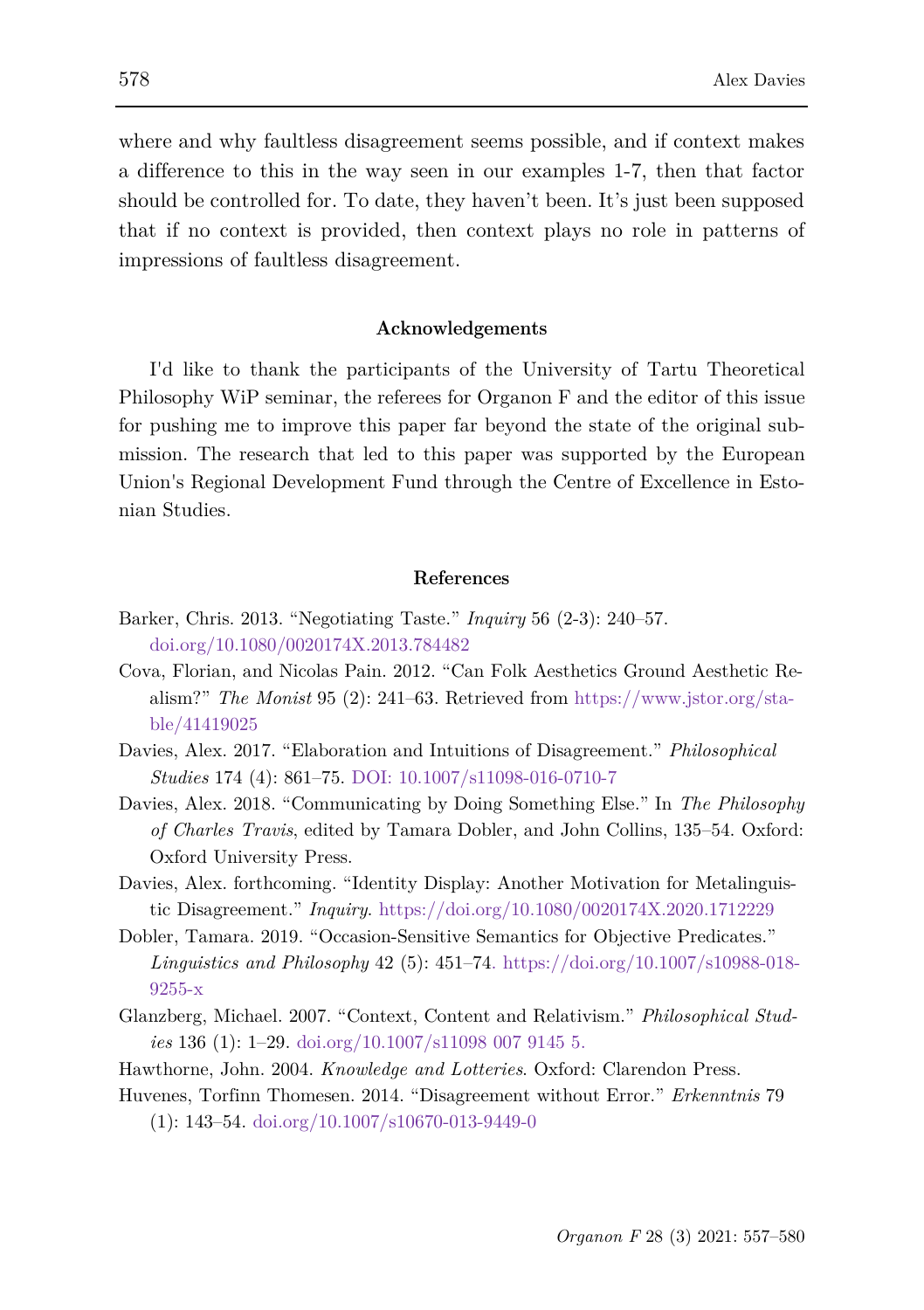- Kennedy, Christopher. 2013. "Two Sources of Subjectivity: Qualitative Assessment and Dimensional Uncertainty." *Inquiry* 56 (2-3): 258–77. <https://doi.org/10.1080/0020174X.2013.784483>
- Khoo, Justin, and Joshua Knobe. 2018. "Moral Disagreement and Moral Semantics." *Nous* 52 (1): 109–43.<https://doi.org/10.1111/nous.12151>
- King, Jeffrey C. 2013. "Suplementives, the Coordination Account and Conflicting Intentions." *Philosophical Perspectives* (27): 288–311. <https://doi.org/10.1111/phpe.12028>
- Kölbel, Max. 2003. "Faultless Disagreement." *Proceedings of the Aristotelian Society*: Supplementary Volume 104: 53–73. [doi.org/10.1111/j.0066-](http://doi.org/10.1111/j.0066-7373.2004.00081.x) [7373.2004.00081.x](http://doi.org/10.1111/j.0066-7373.2004.00081.x)
- Kolodny, Niko. 2018. "Instrumental Reasons." In *The Oxford Handbook of Reasons and Normativity*, edited by Daniel Star, 731–64. Oxford: Oxford University Press.
- Lasersohn, Peter. 2005. "Context Dependence, Disagreement, and Predicates of Personal Taste." *Linguistics and Philosophy* 28: 643–86. [doi.org/10.1007/s10988-005-0596-x](http://doi.org/10.1007/s10988-005-0596-x)
- MacFarlane, John. 2014. *Assessment Sensitivity: Relative Truth and Its Applications*. Oxford: Oxford University Press.
- Marques, Teresa. 2014. "Disagreeing in Context." *Frontiers in Psychology* (6): 1– 12[. https://doi.org/10.3389/fpsyg.2015.00257](https://doi.org/10.3389/fpsyg.2015.00257)
- Marques, Teresa. 2016. "We Can't Have No Satisfaction." *Filosofia Unisinos* 17 (3): 308–14.<https://doi.org/10.4013/fsu.2016.173.07>
- Marques, Teresa, and Manuel García-Carpintero. 2014. "Disagreement about Taste: Commonality Presuppositions and Coordination." *Australasian Journal of Philosophy* 92 (4): 701–23. [doi.org/10.1080/00048402.2014.922592](http://doi.org/10.1080/00048402.2014.922592)
- Michaelson, Eliot. 2014. "Shifty Characters." *Philosophical Studies* 167 (3): 519–40. <https://doi.org/10.1007/s11098-013-0109-7>
- Palmira, Michele. 2015. "The Semantic Significance of Faultless Disagreement." *Pacific Philosophical Quarterly* 96 (3): 349–71. [doi.org/10.1111/papq.12038](http://doi.org/10.1111/papq.12038)
- Richard, Mark. 2004. "Contextualism and Relativism." *Philosophical Studies* 119 (1-2): 215–42. doi.org/10.1023/B:PHIL.0000029358.77417.df
- Schaffer, Jonathan. 2011. "Perspective in Taste Claims and Epistemic Modals." In *Epistemic Modality*, edited by Andy Egan, and Brian Weatherson, 179–226. Oxford: Oxford University Press.
- Schiffrin, Deborah. 1984. "Jewish Argument as Sociability." *Language in Society* 13 (3): 311–35.<https://doi.org/10.1017/S0047404500010526>
- Solt, Stephanie. 2018. "Multidimensionality, Subjectivity and Scales: Experimental Evidence." In *The Semantics of Gradability, Vagueness and Scale Structure*.